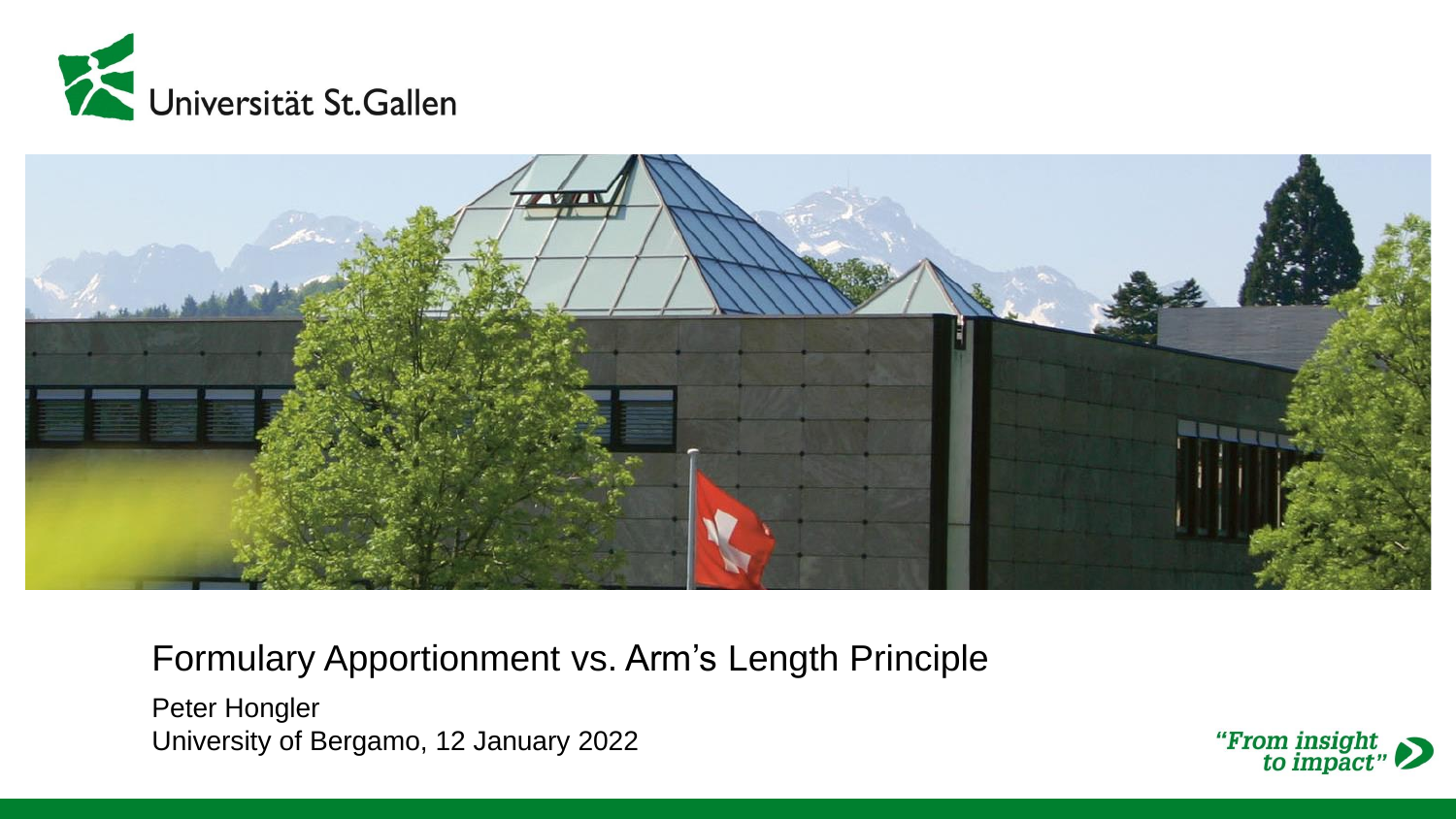

#### **Overview**

- **An Example to Start**
- **Introduction and Terminology**
- **Justice in an Institutional Context**
- **Justice in a Global Context**
- **Normative Review of the Most Essential Design Principles**
- **Formulary Apportionment vs. Arm's Length Principle**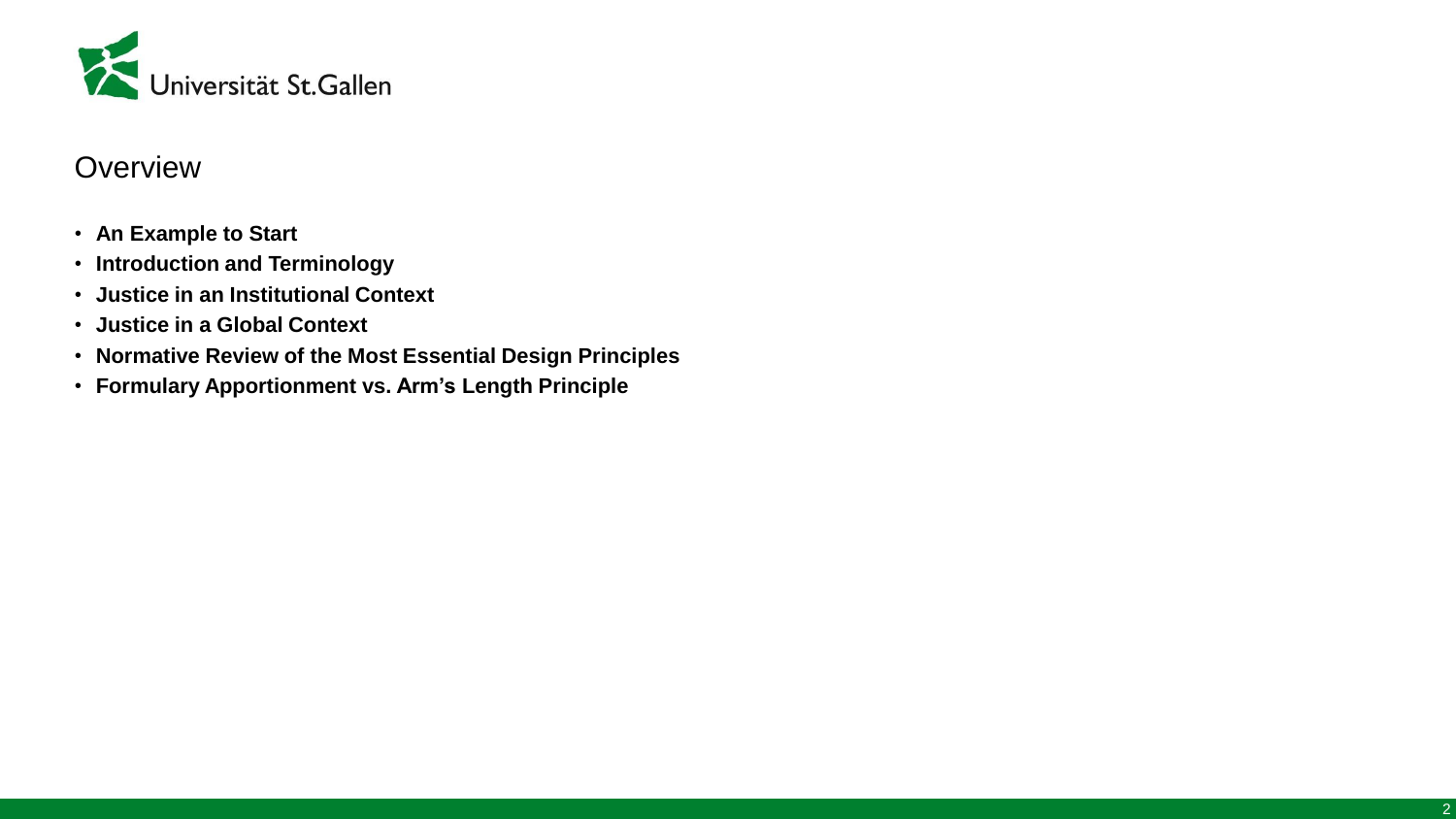



An example to start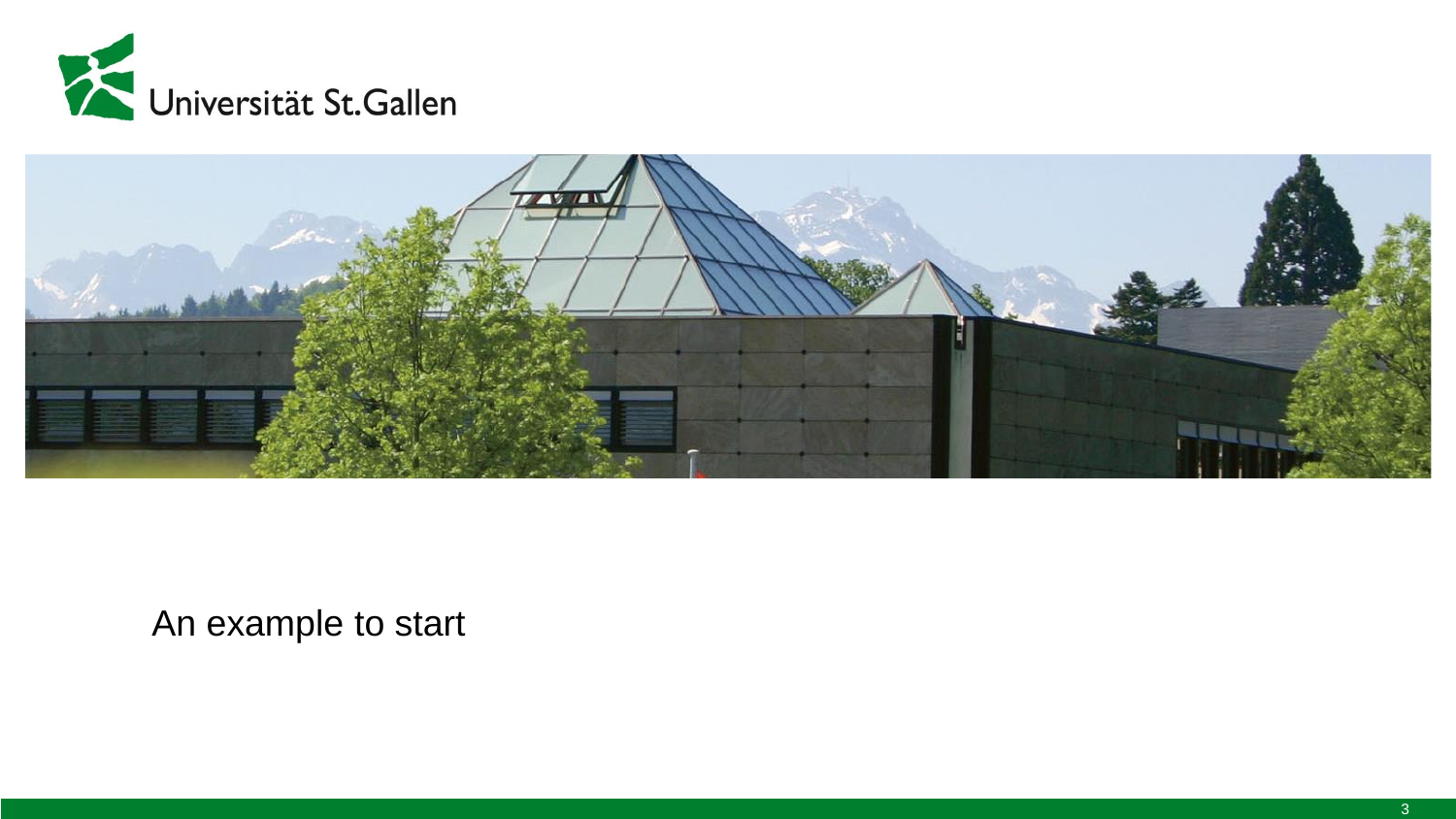

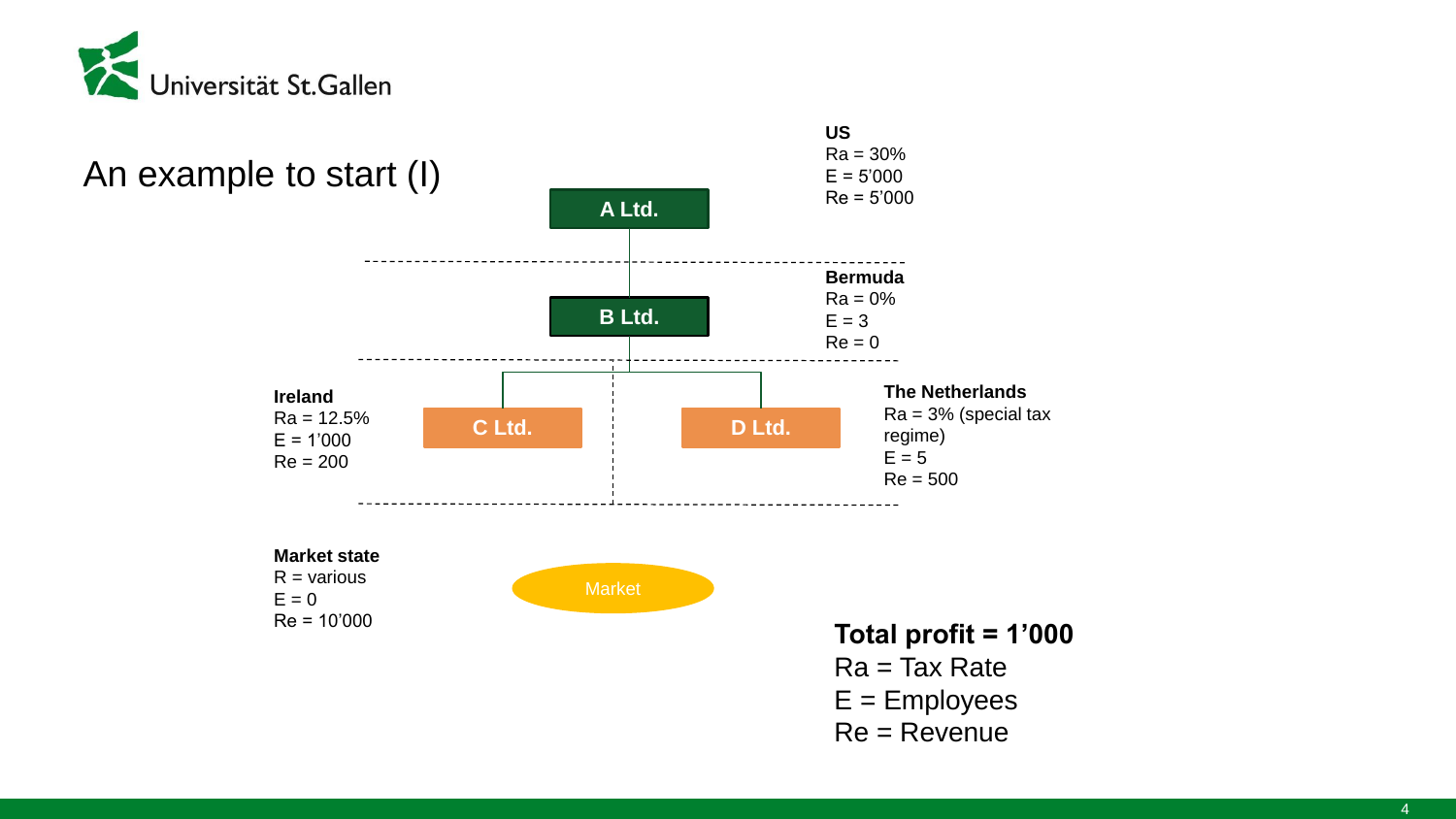

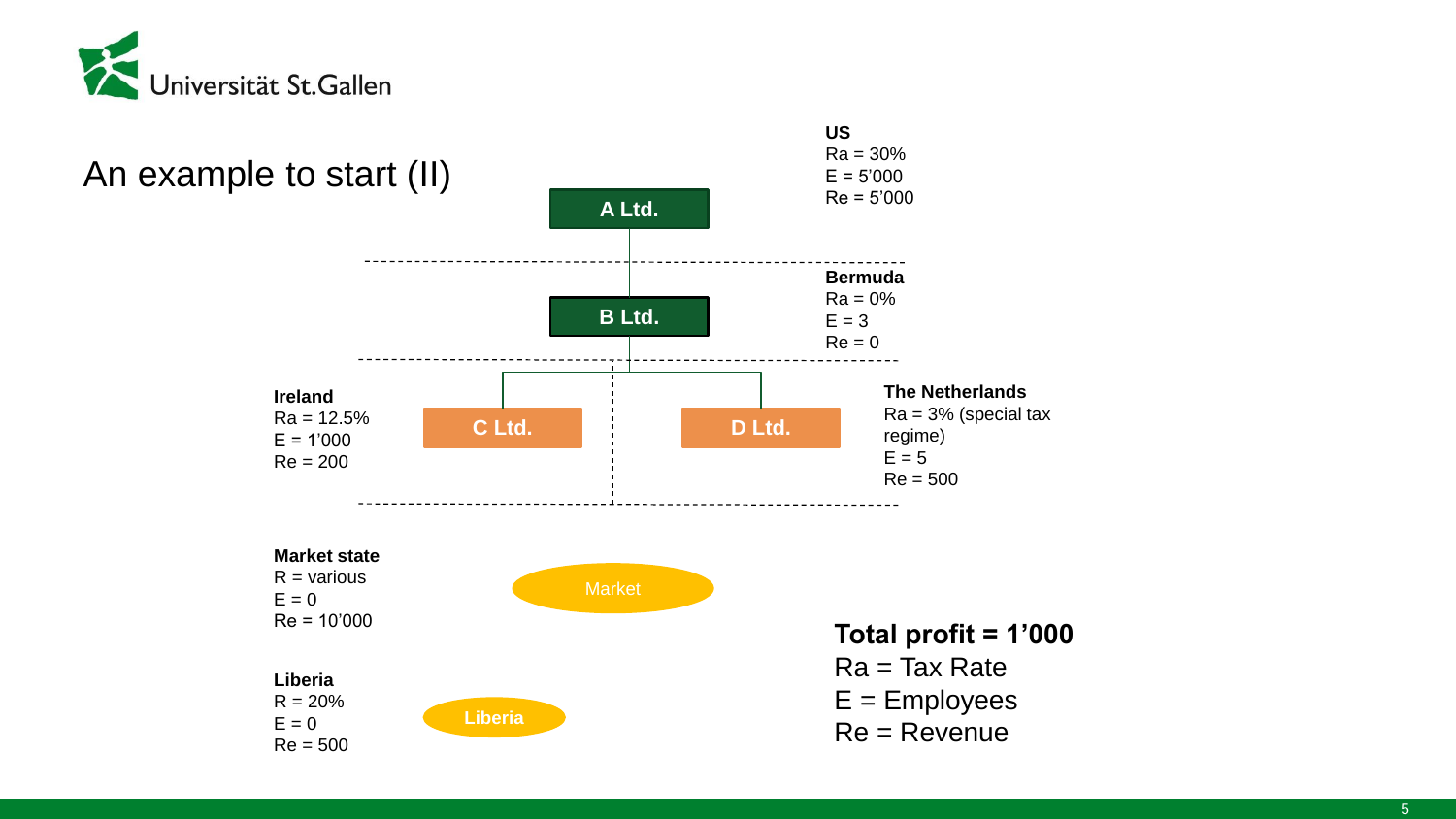



## Introduction and Terminology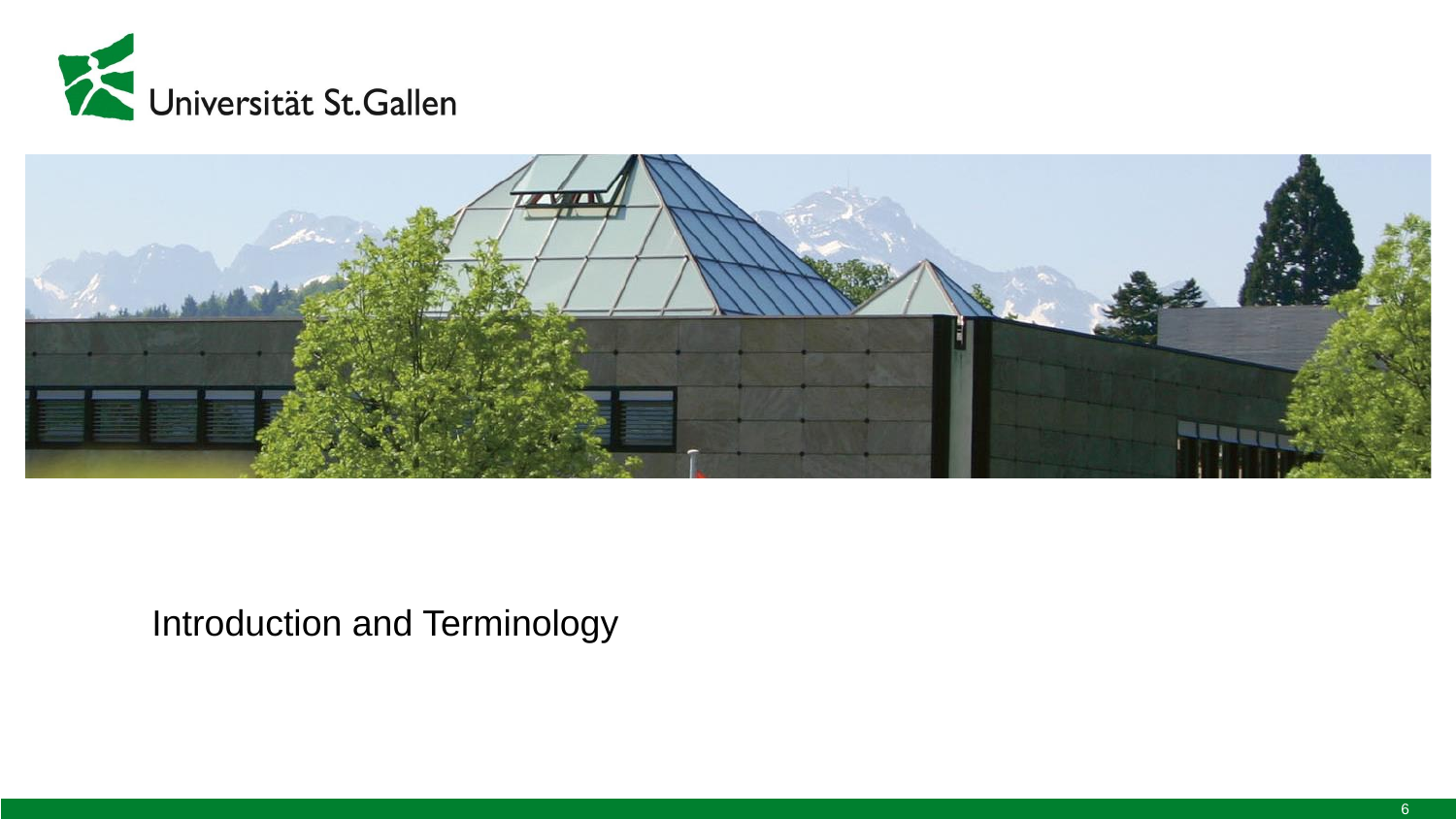

## Introduction and Terminology

Formulary apportionment – some preliminary remarks

- *Allocation of profits among several entities (companies and PEs)*
- *Applied in domestic situations (e.g. in the US and Switzerland)*
- *Discussed as an allocation key in the EU (e.g. CC[C]TB)*
- *Partly relevant for some TP methods (e.g. profits split)*
- *Partly relevant for the determination of the GloBE minimum tax (see allocation of UTPR revenue)*

*Potential factors:*

- *Revenue*
- *Assets*
- *People / Labour*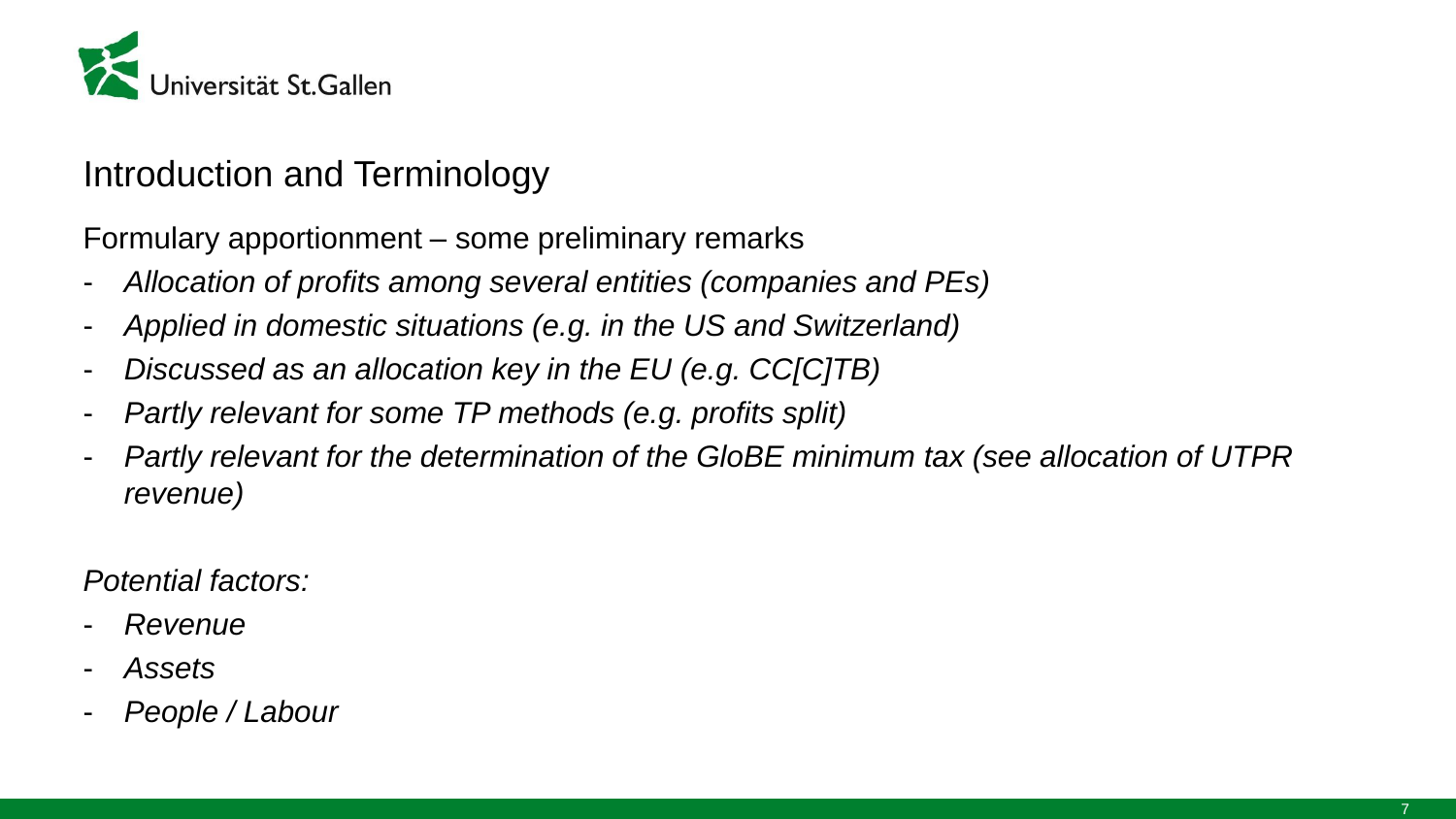

## Introduction and Terminology

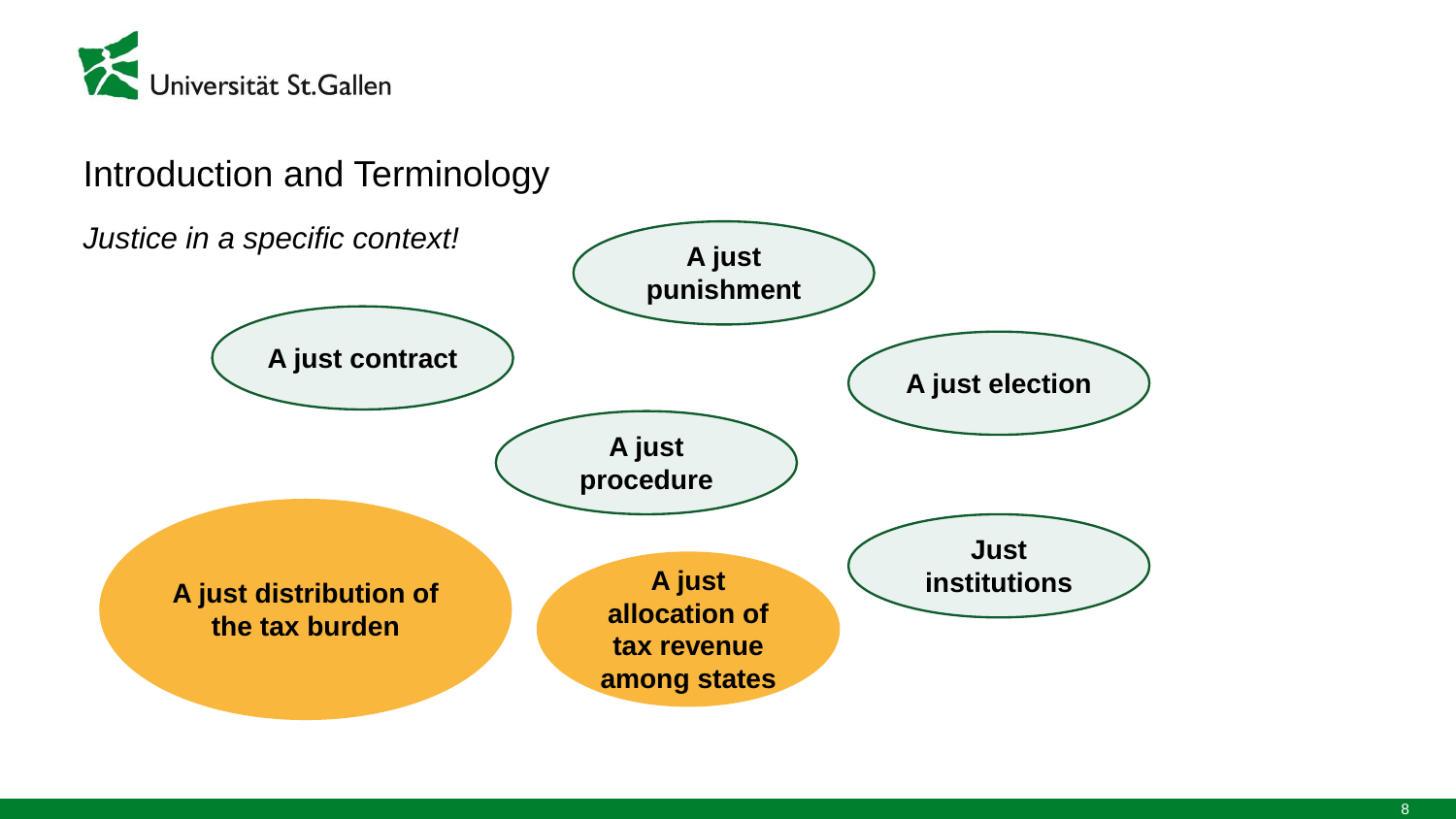



#### Justice in an Institutional Context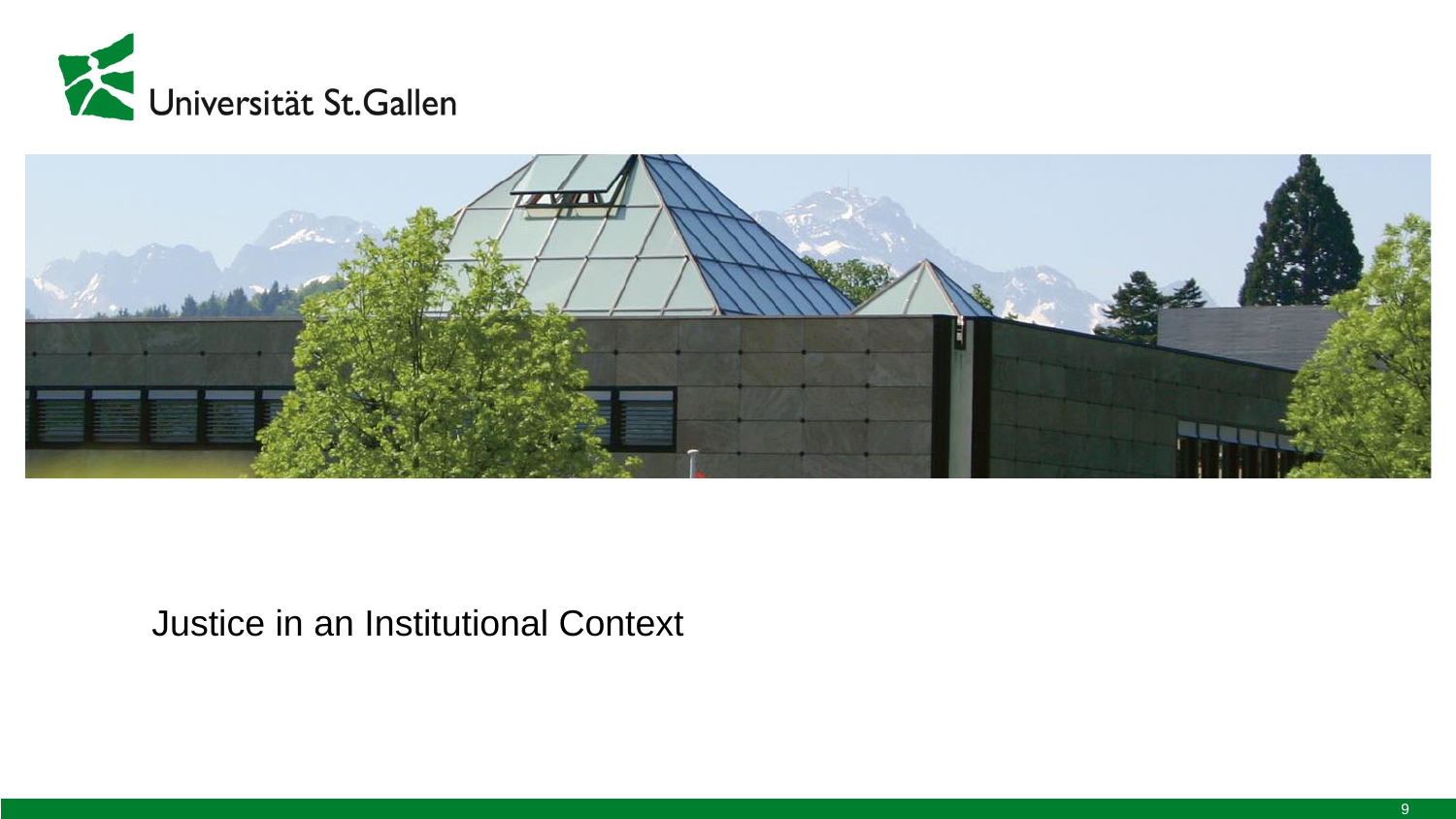

#### Justice in an Institutional Context

- 1. Governmental institutions trigger specific justice considerations
- 2. A societal basic structure triggers specific justice considerations

*«A conception of justice for the basic structure of society is a conception of social justice. Social justice concerns justice in the production and distribution of the goods for the sake of which a people cooperates within and through the basic structure of its society. Rawls distinguishes social justice from local or transactional justice (a conception of justice for a particular kind of institution or transaction within a society), on the one hand, and international justice (a*  conception of justice for the relations between societies), on the other. He begins, but does not *end, his inquiry into justice with an inquiry into social justice. Rawls's two principles specify a conception of social justice, "justice as fairness."»*

*(The Cambridge Rawls Lexicon, Mandle & Reidy [eds])*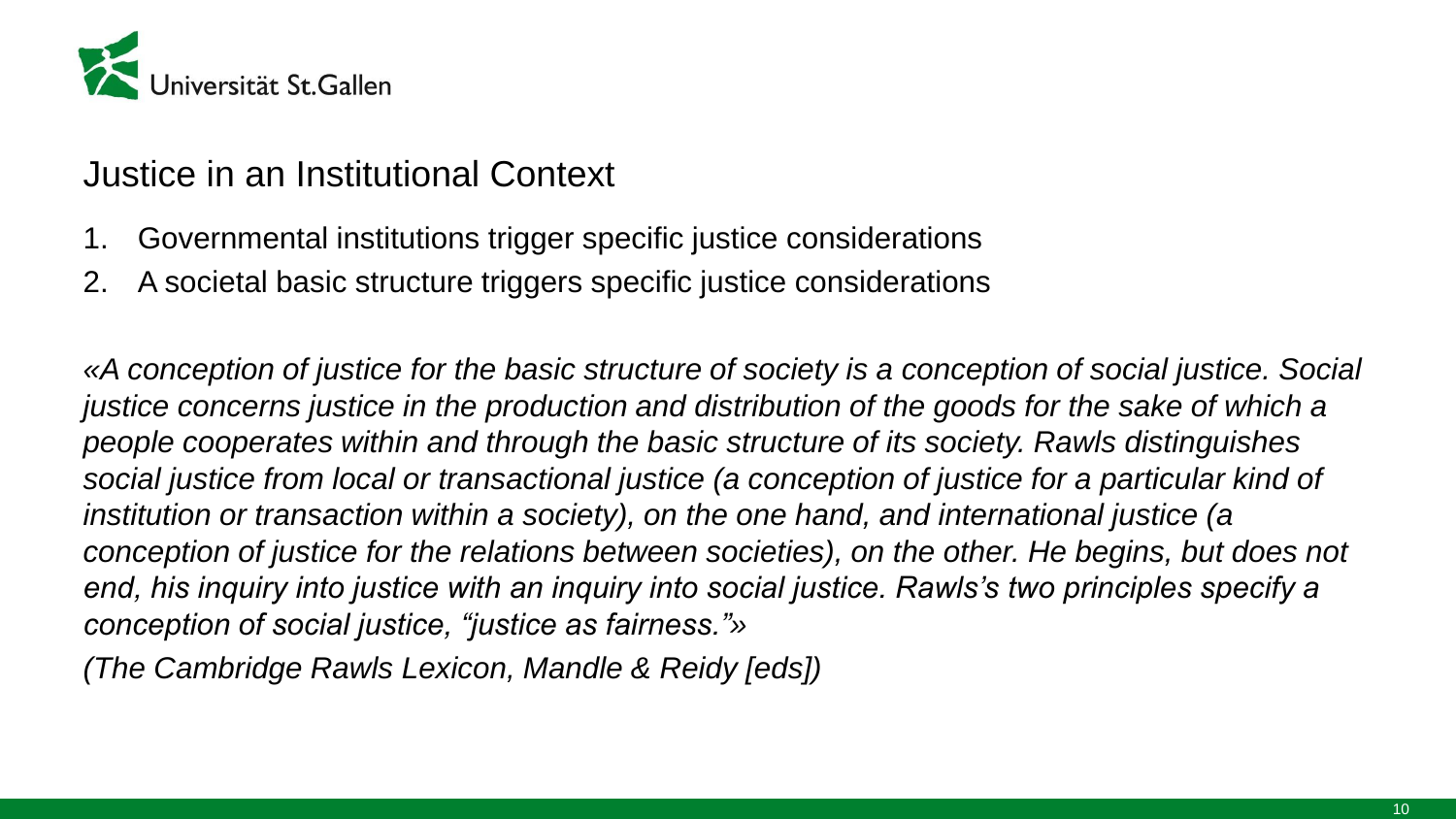

#### Justice in an Institutional Context

Rawls' «Two Principles of Justice as Fairness»

*First Principle: Each person has the same indefeasible claim to a fully adequate scheme of equal basic liberties, which scheme is compatible with the same scheme of liberties for all;*

*Second Principle: Social and economic inequalities are to satisfy two conditions:*

- *a. They are to be attached to offices and positions open to all under conditions of fair equality of opportunity;*
- *b. They are to be to the greatest benefit of the leastadvantaged members of society (the difference principle)*

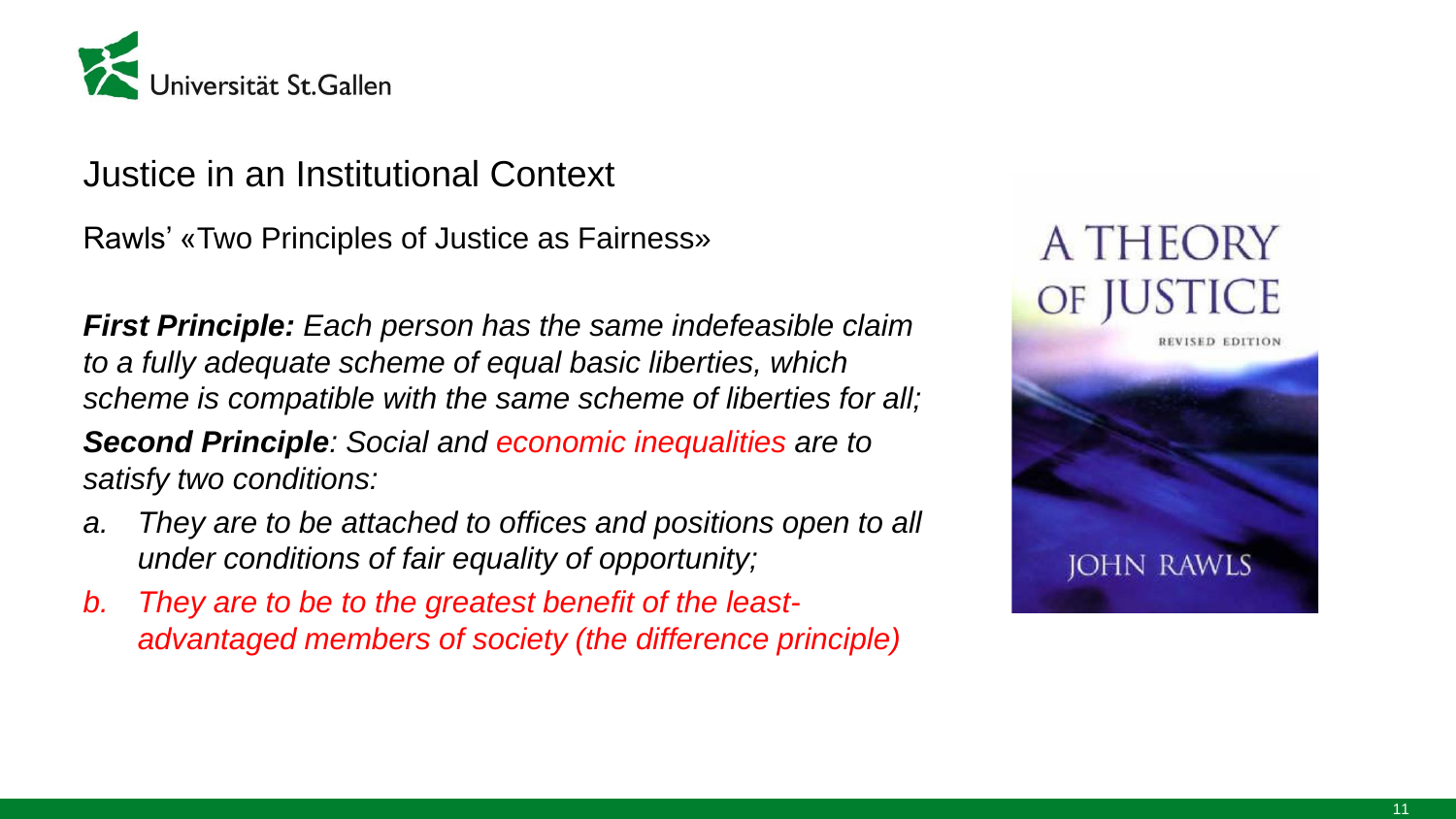

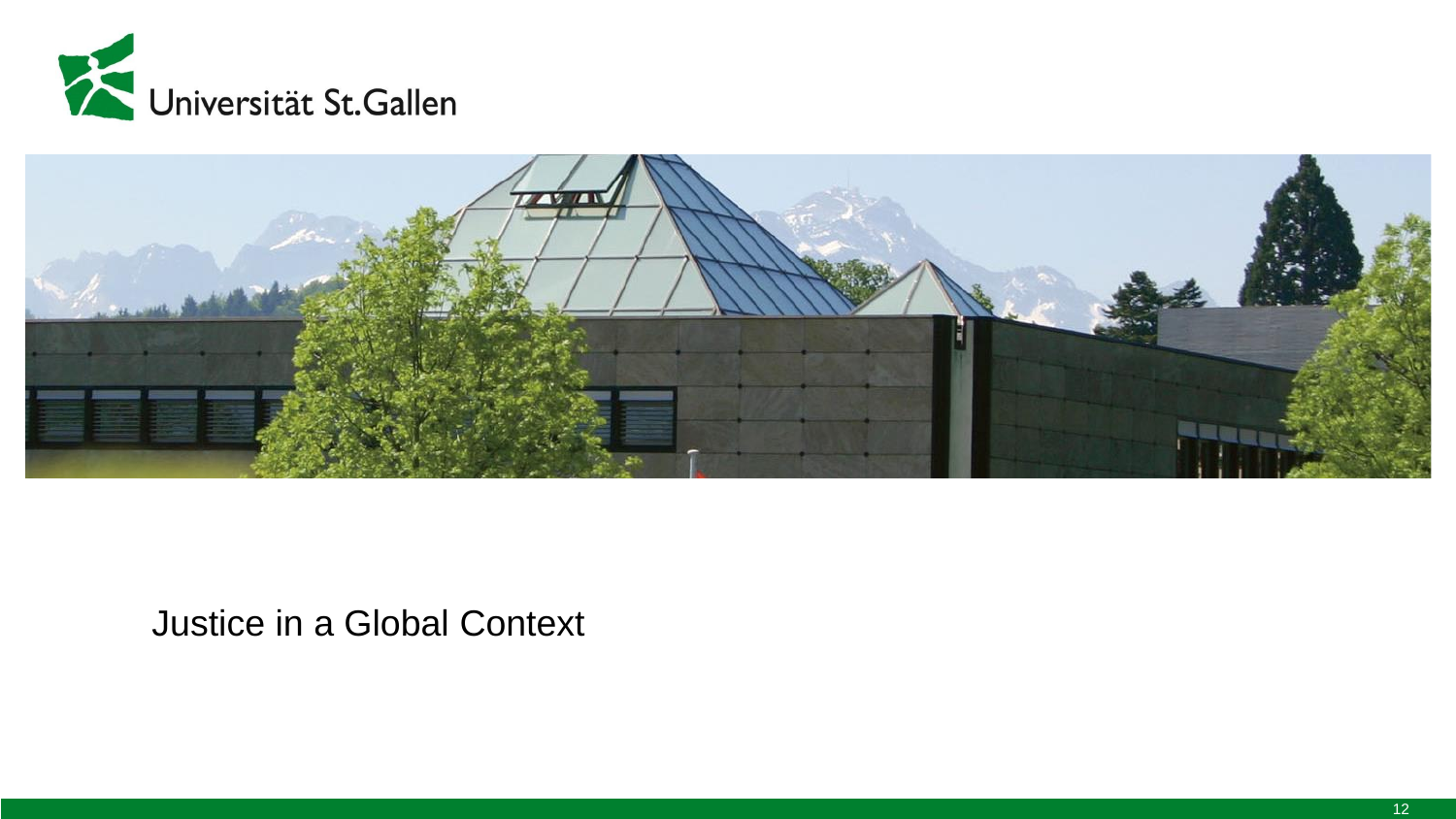

Some questions we will deal with:

- Do states indeed need to share "the pie", i.e. is single taxation indeed the ideal solution?
- If yes, how should we avoid double taxation?
- If yes, what does single taxation mean?
- Is there a normative claim for cross-border distributive duties?
- Is tax law an efficient instrument to achieve distributive duties? Or are other legal measure more efficient?
- Should international tax policy aim at strengthening the sovereignty of states or not?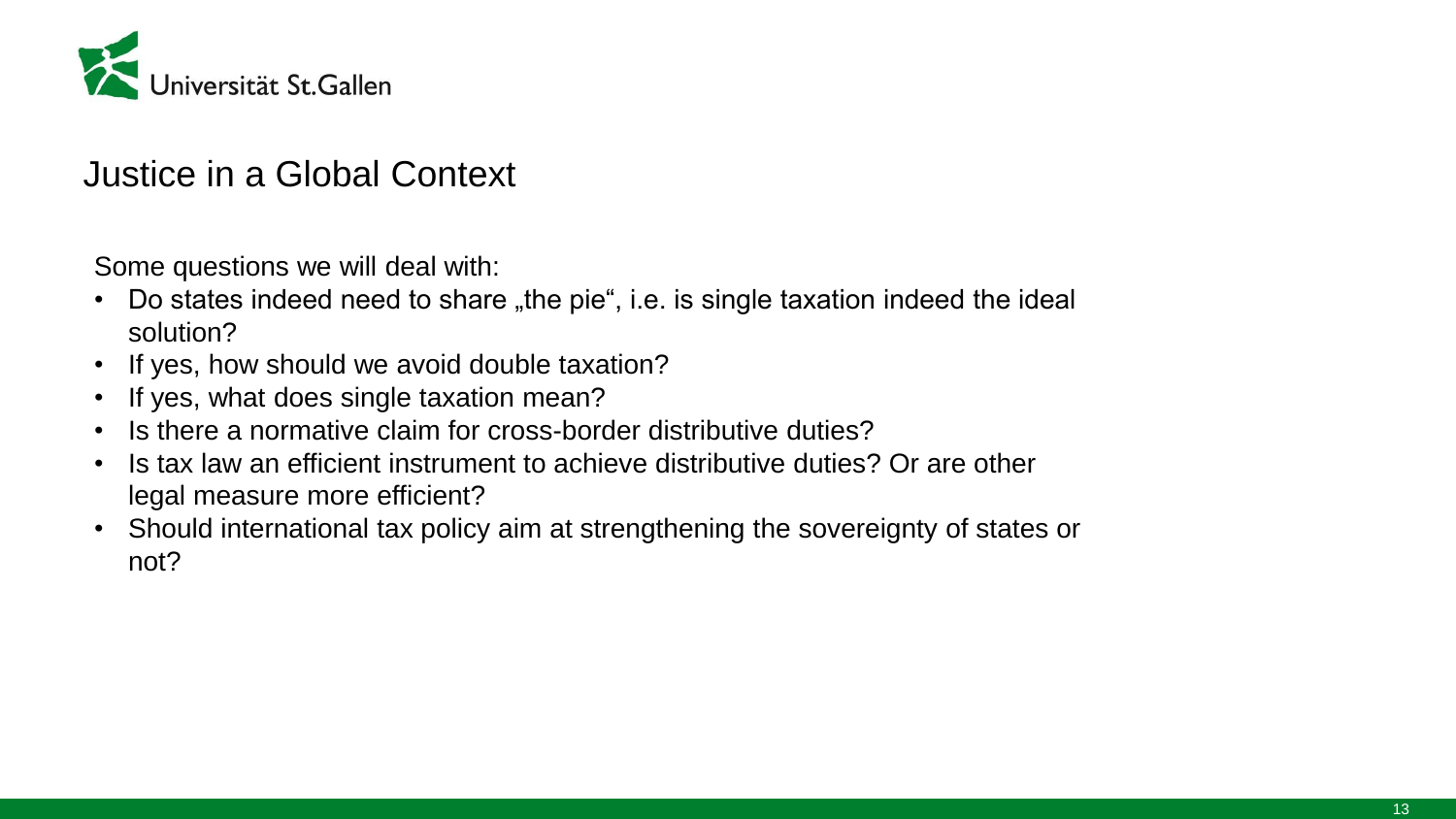

Some preliminary philosophical remarks

- There is an intense discussion about global justice among philosophers since the 1970s
- Still a young discipline but (of course) some important reference points in the past, inter alia:
	- Aristotle (distributive justice commutative justice)
	- Kant (The Perpetual Peace)
- Two important contemporary ideas
	- Monism / Cosmopolitanism
	- Dualism / Statism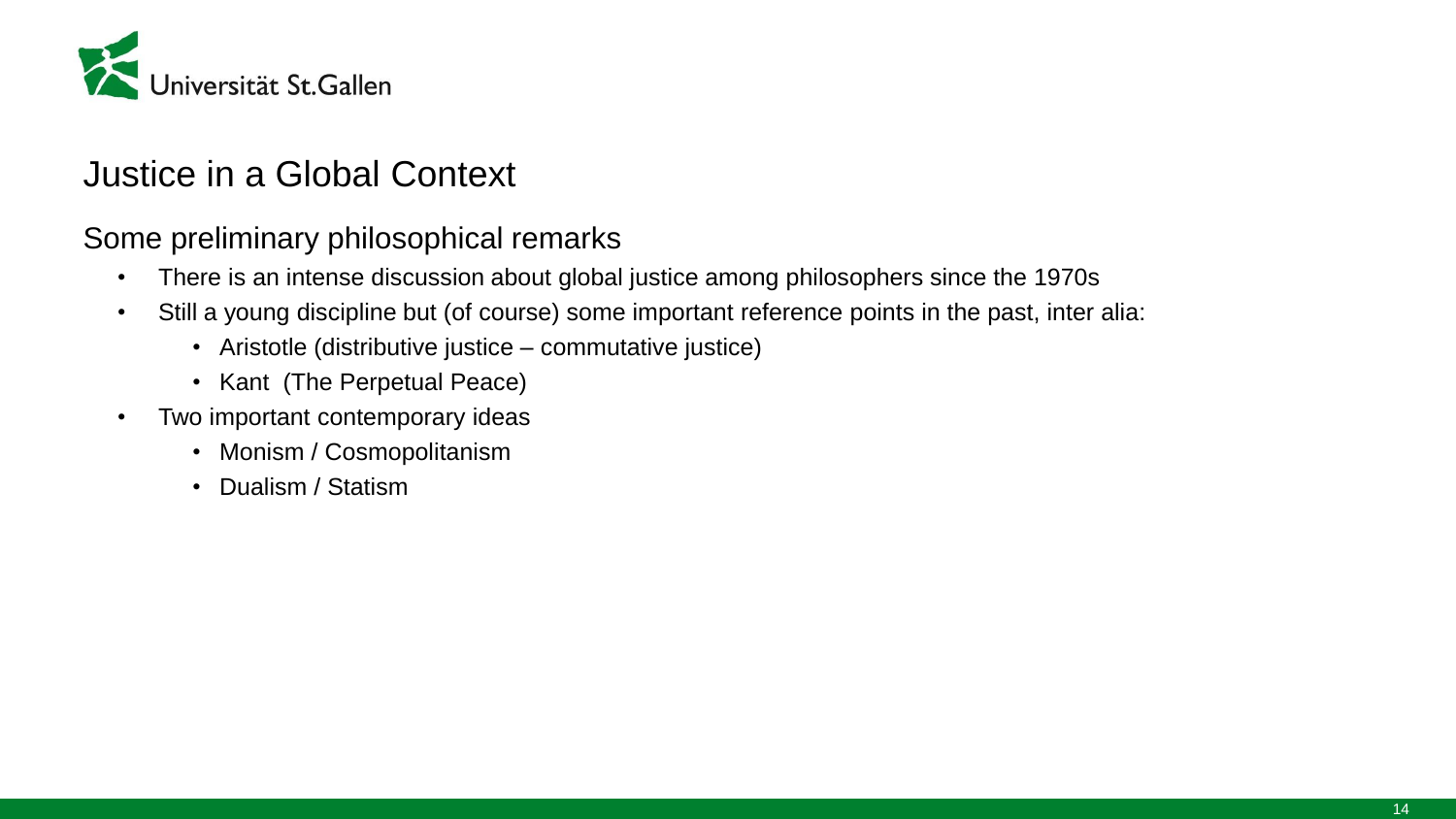

Some preliminary philosophical remarks

- Monism vs. Dualism
- Statism vs. Cosmopolitanism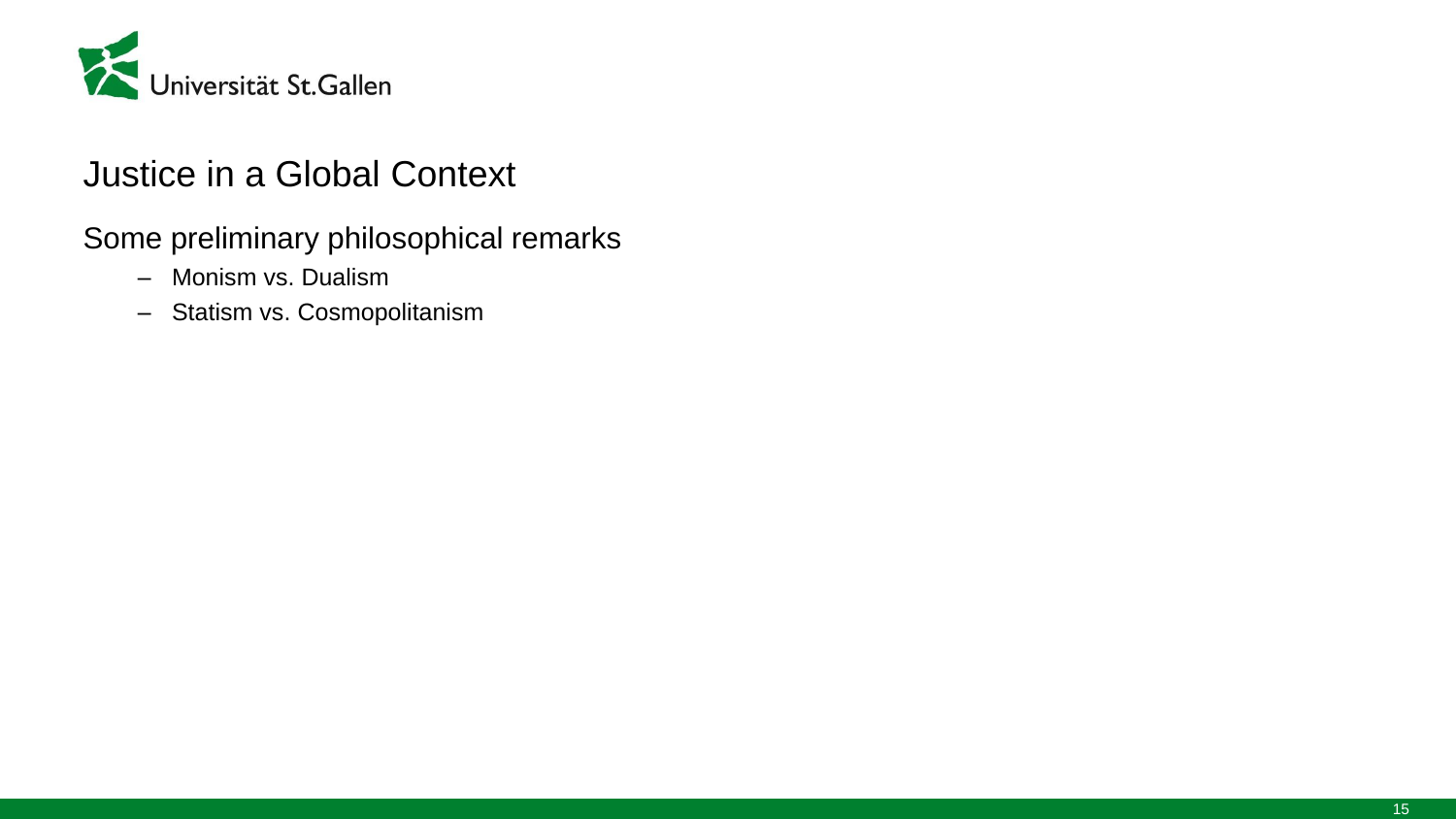

#### Monism / Cosmopolitanism

- Egalitarian approach
- Same duties against everyone in the world?
- Distributive payments from the rich to the poor countries
- Practical constraints?
- Thomas Pogge & Charles Beitz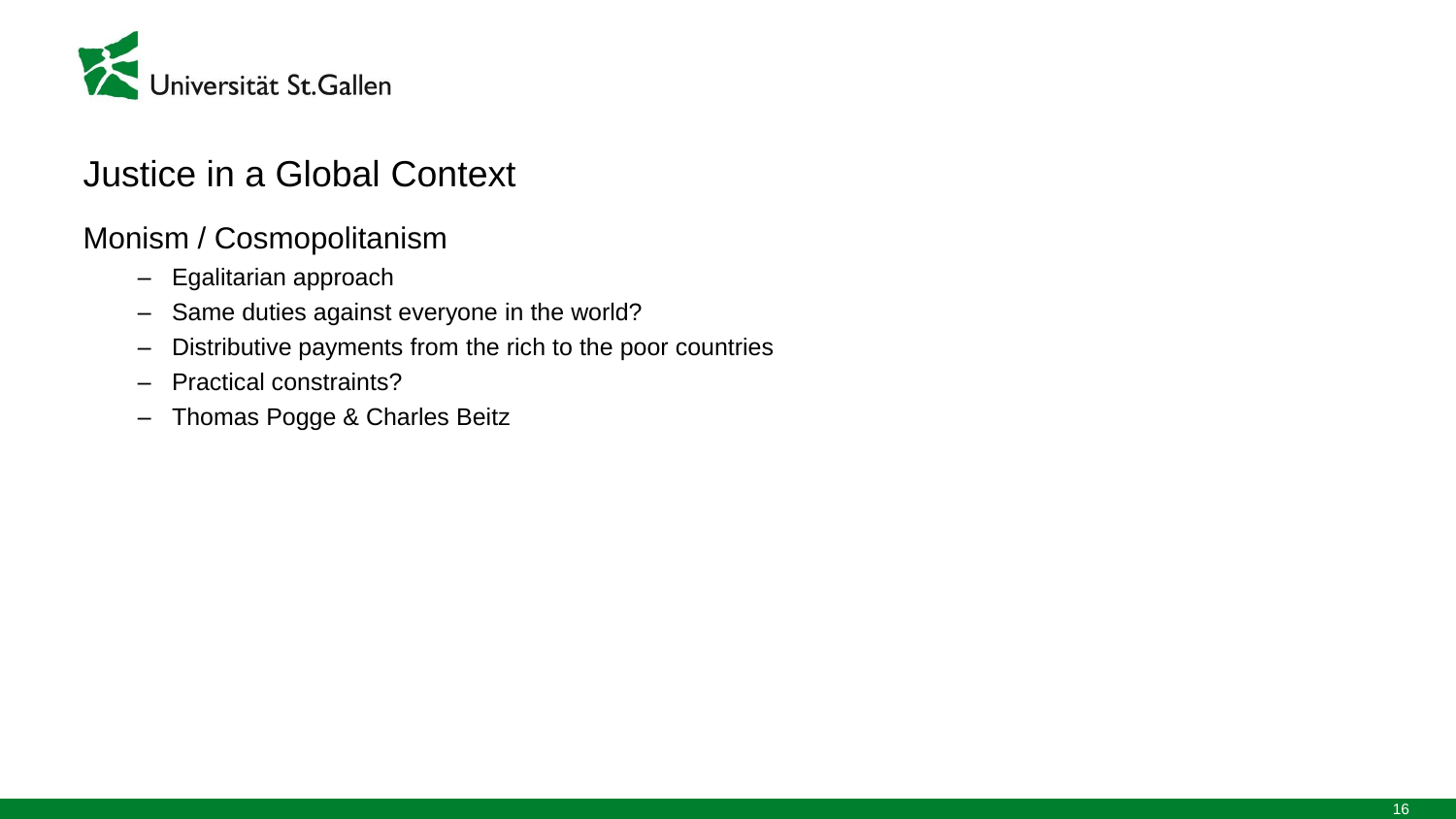

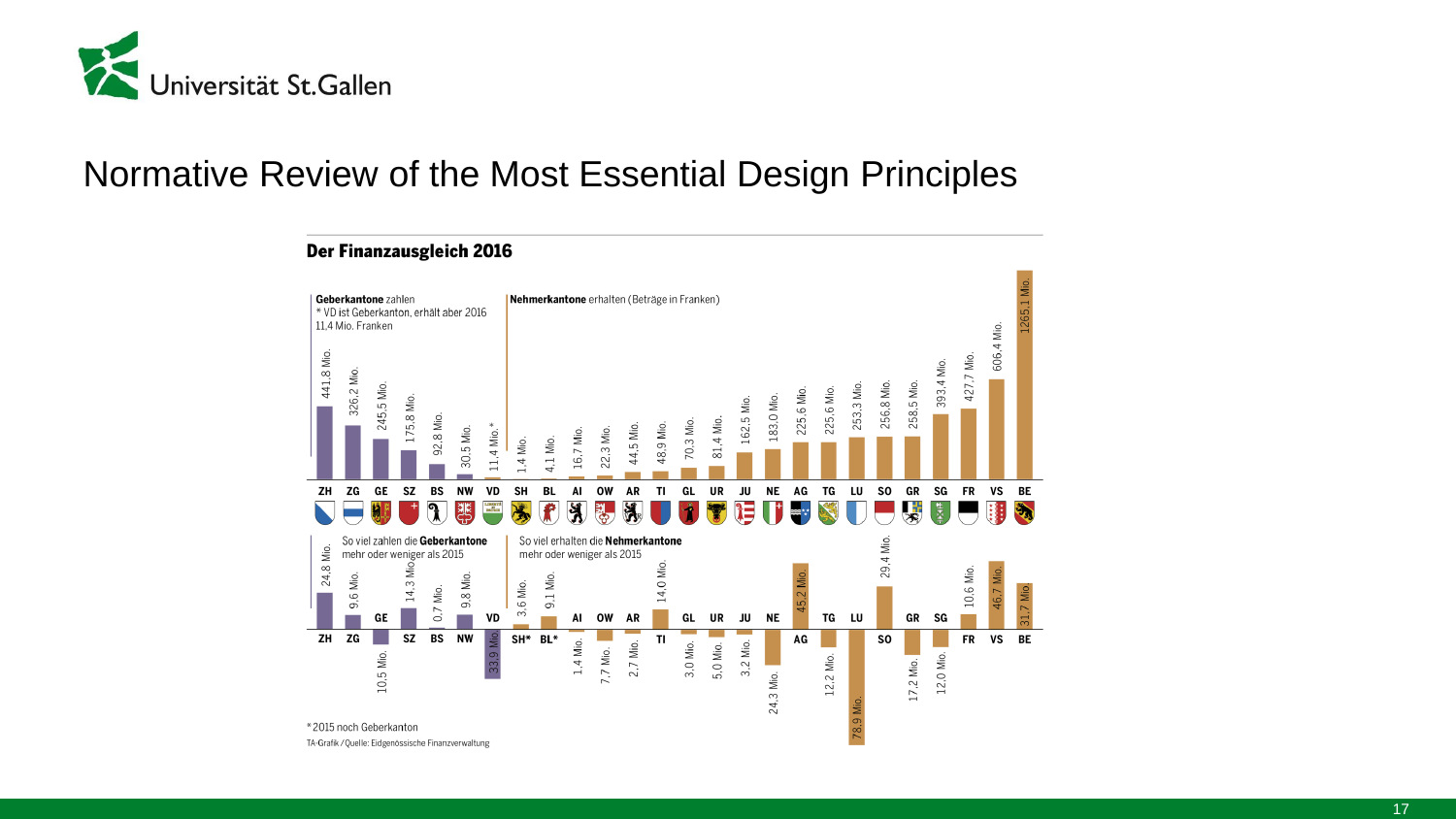

#### Überblick Ausgaben DEZA 2013 - 2017 (Mio. CHF)

|                            | 2013                     | 2014                     | 2015    | 2016    | $2017 -$ |
|----------------------------|--------------------------|--------------------------|---------|---------|----------|
| Humanitäre Hilfe           | 387.2                    | 463.0                    | 539.9   | 481.1   | 447.3    |
| Entwicklungszusammenarbeit | 1'419.5                  | 1'496.8                  | 1'562.9 | 1'523.3 | 1'321.4  |
| Ostzusammenarbeit          | 129.1                    | 148.5                    | 164.2   | 155.6   | 134.1    |
| EU-Erweiterungsbeitrag     | 109.3                    | 119.9                    | 90.3    | 62.1    | 76.0     |
| Eigenaufwand               | $\overline{\phantom{0}}$ | $\overline{\phantom{a}}$ | -       | -       | 104.8    |
| Gesamtausgaben DEZA        | 2'045.1                  | 2'228.2                  | 2'357.3 | 2'222.2 | 2'083.6  |

a Exkl. Anteil der Ausgaben von Schweizer Vertretungen im Ausland für die internationale Zusammenarbeit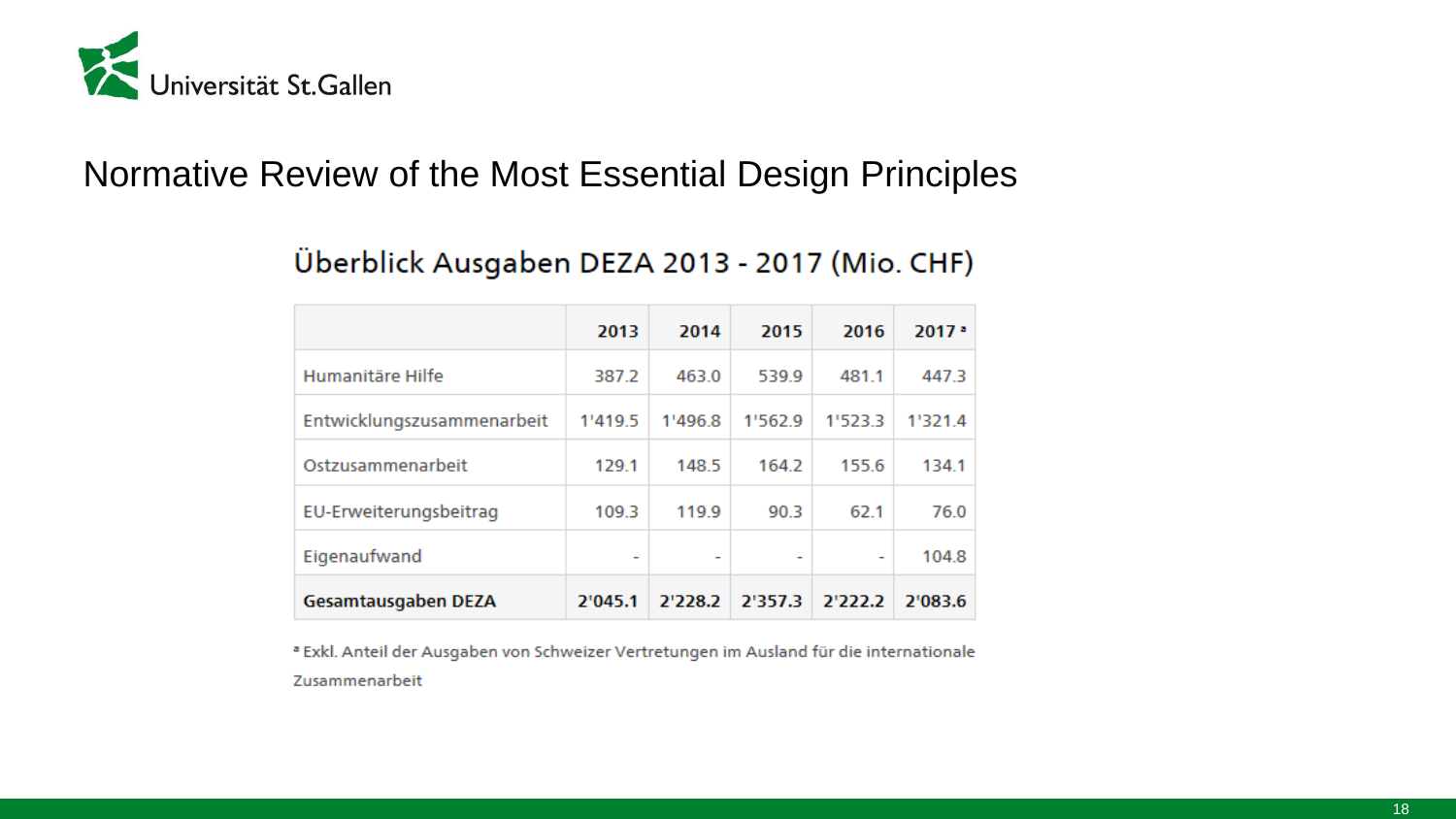

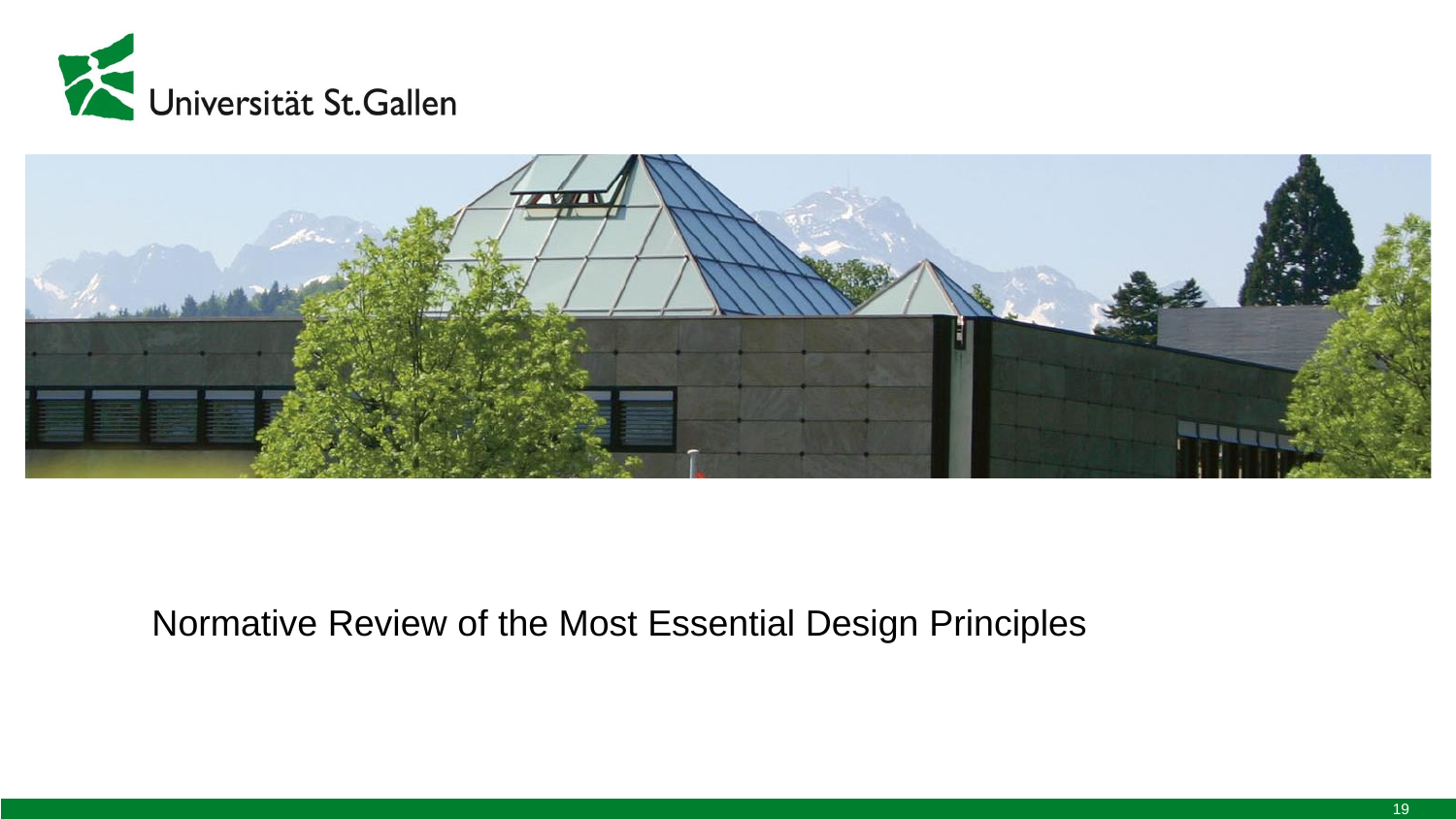

#### **In general**

- No constitution
- How do you justify tax policy decisions?
- Design principles are key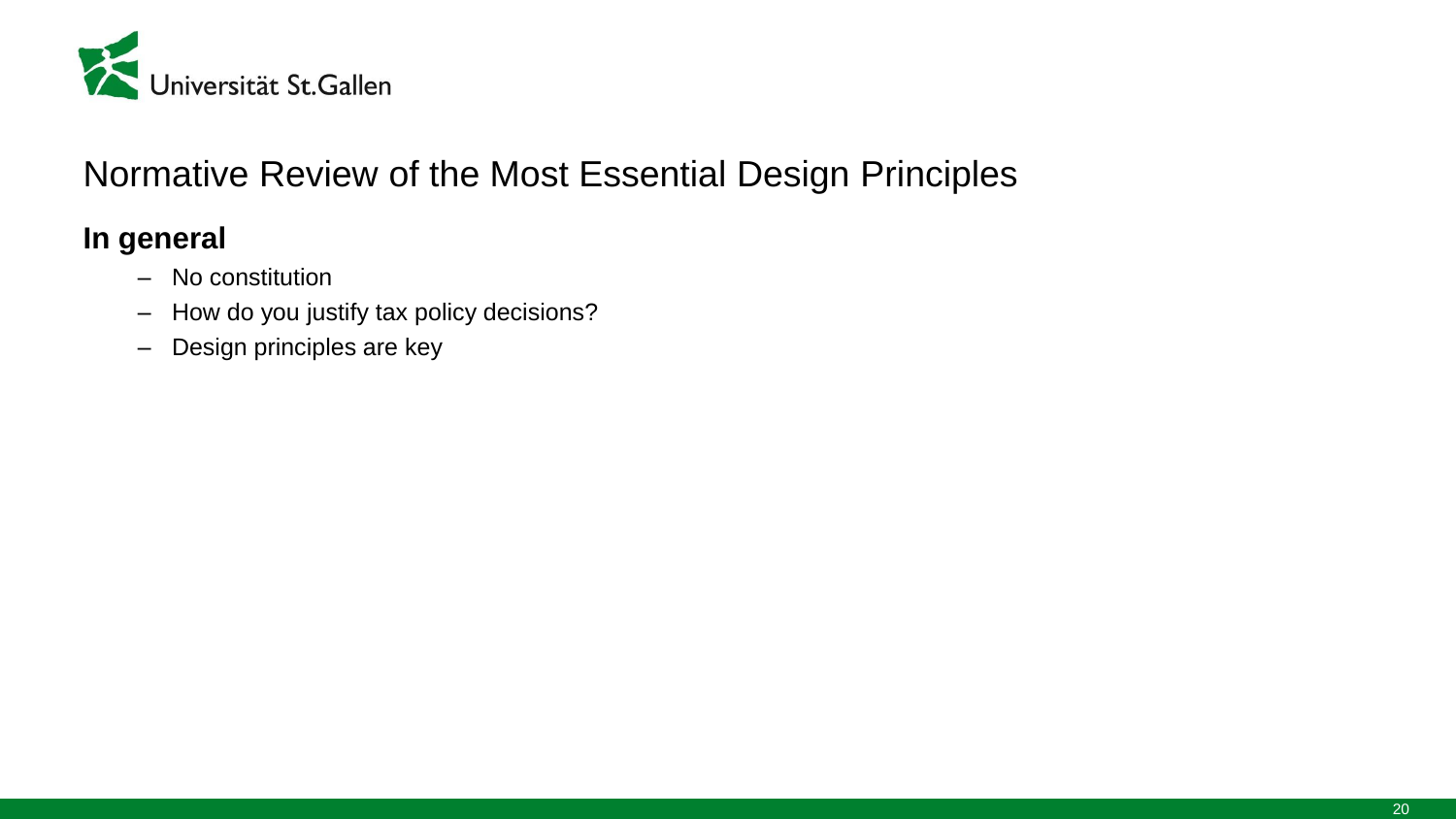

#### **Source principle**

- The source principle as a sovereignty concern
	- Source principle als justification-to-tax but also as a limitation-to-tax principles
	- States should not tax income that has ben generated abroad with no link to a territory
- The source principle as an allocation key?
	- Depending on the understanding this leads to a higher allocation to very productive countries
	- Libertarianism?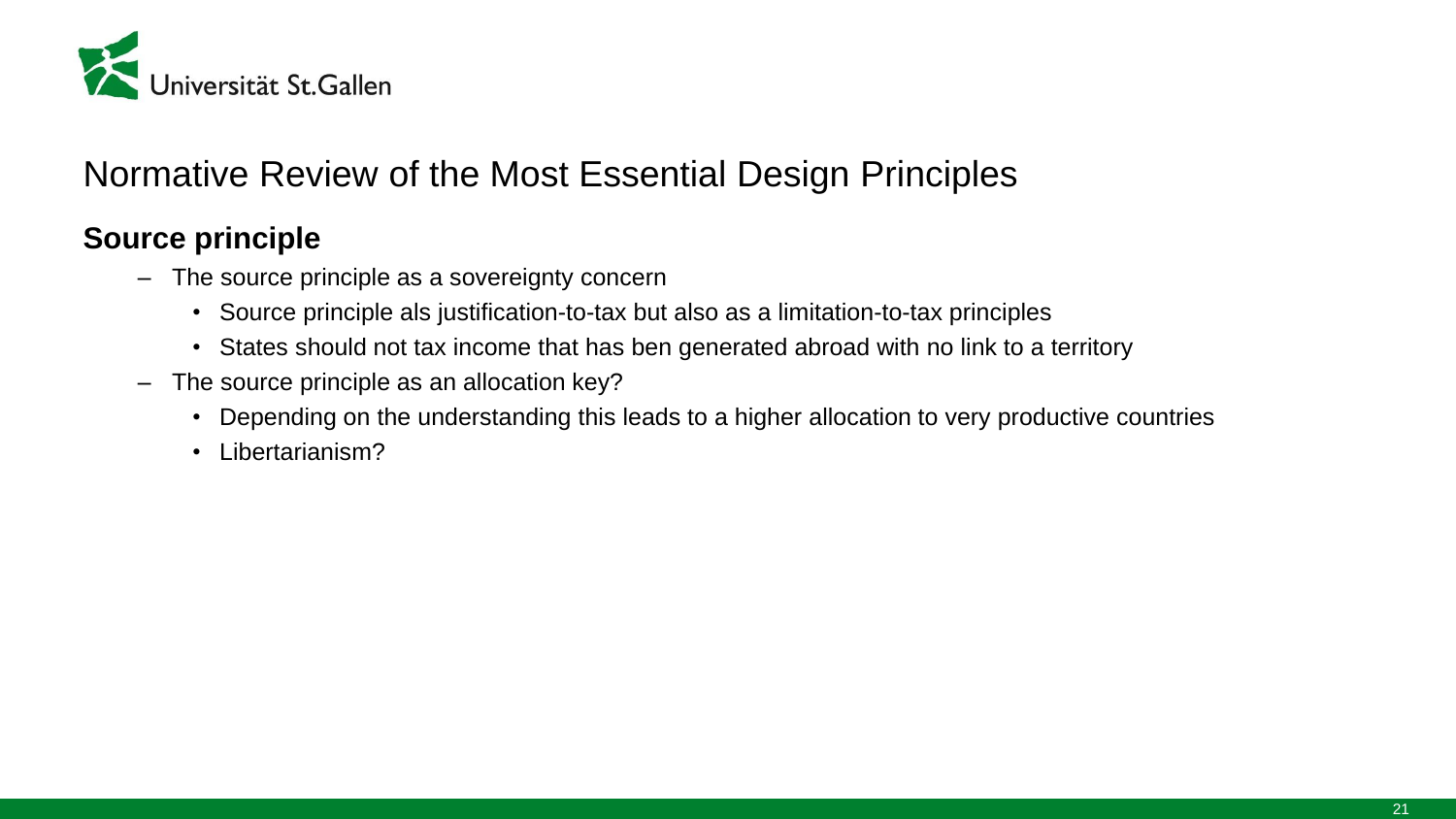

#### **Benefit principle**

- The benefit principle as a sovereignty concern
	- Benefit principle als justification-to-tax but also as a limitation-to-tax principle
- The source principle as an allocation key?
	- Could lead to obviously unjust results

#### Example

A Haitian professional boxer earned USD 10,000 in 2012 as a salary, which he receives from the national boxing federation. He earns very little income from sponsors. In 2012, he attended the Olympic Games and stayed in London for 3 weeks. The tax rate in London is presumably 30%, but only 10% in Haiti. Let's assume that the received benefits in the year 2012 are equal between Haiti and the United Kingdom, as the security and building of the specific Olympic premises were very expensive and, therefore, even though he stayed only a few weeks in London, the UK benefits have the same value as the Haitian benefits for the rest of the year.<sup>2229</sup> This would mean, following the benefit principle as an allocation principle, that London could tax USD 5,000 at 30%, i.e. USD 1,500 and Haiti could tax USD 5,000 at a rate of 10%, i.e. USD 500. This would be a strange outcome and clearly opposing cosmopolitan theories of justice, such as those developed by Pogge and Beitz.<sup>2230</sup>

Peter Hongler, Justice in International Tax Law, IBFD 2019, p. 450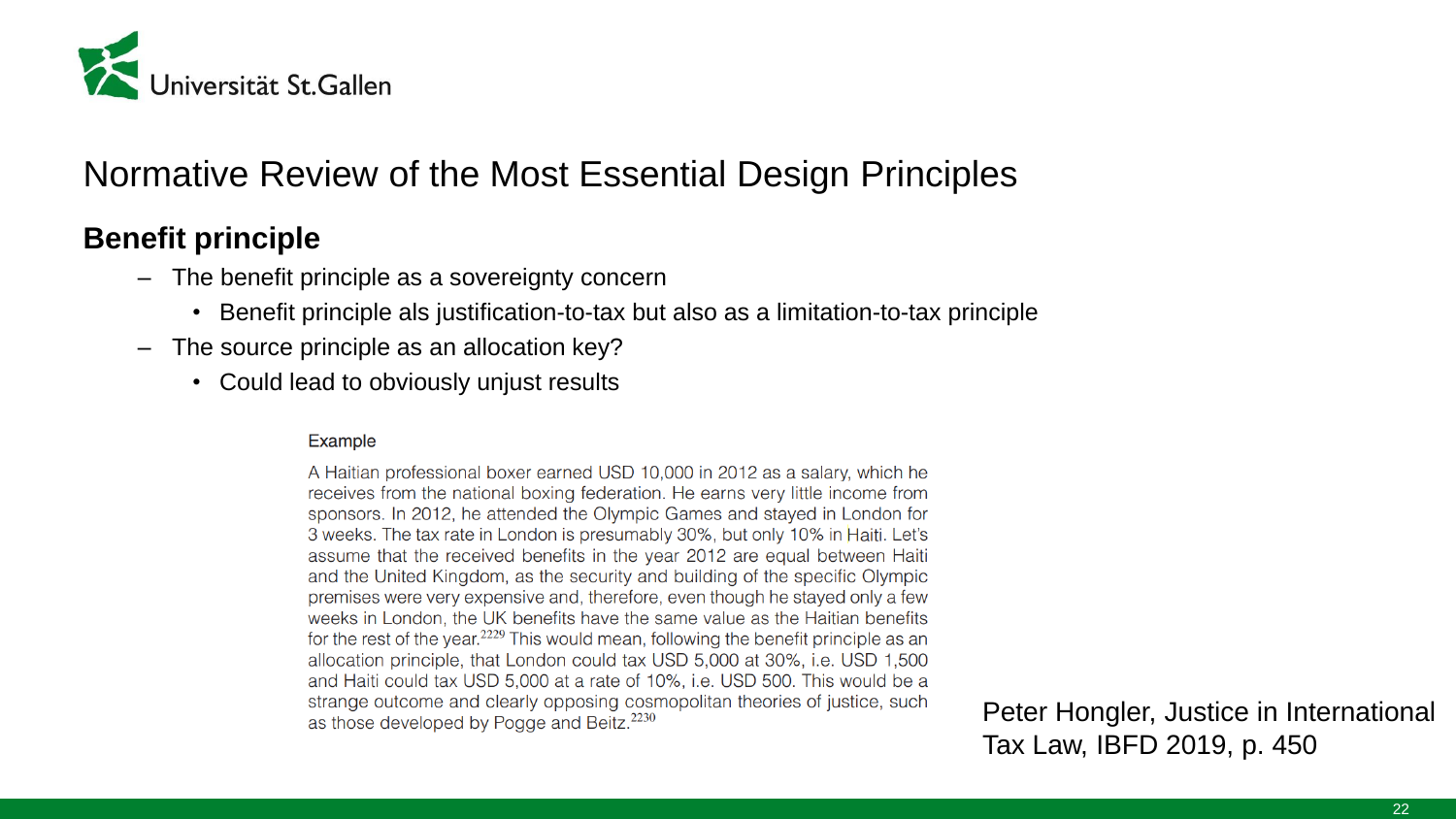

#### **Efficiency/neutrality**

- Capital export neutrality
- Capital import neutrality
- Capital ownership neutrality
- Why should the international tax system be neutral/efficient?
- Utilitarian position growing the cake is good per se!
- But: we cannnot distribute income at an international level.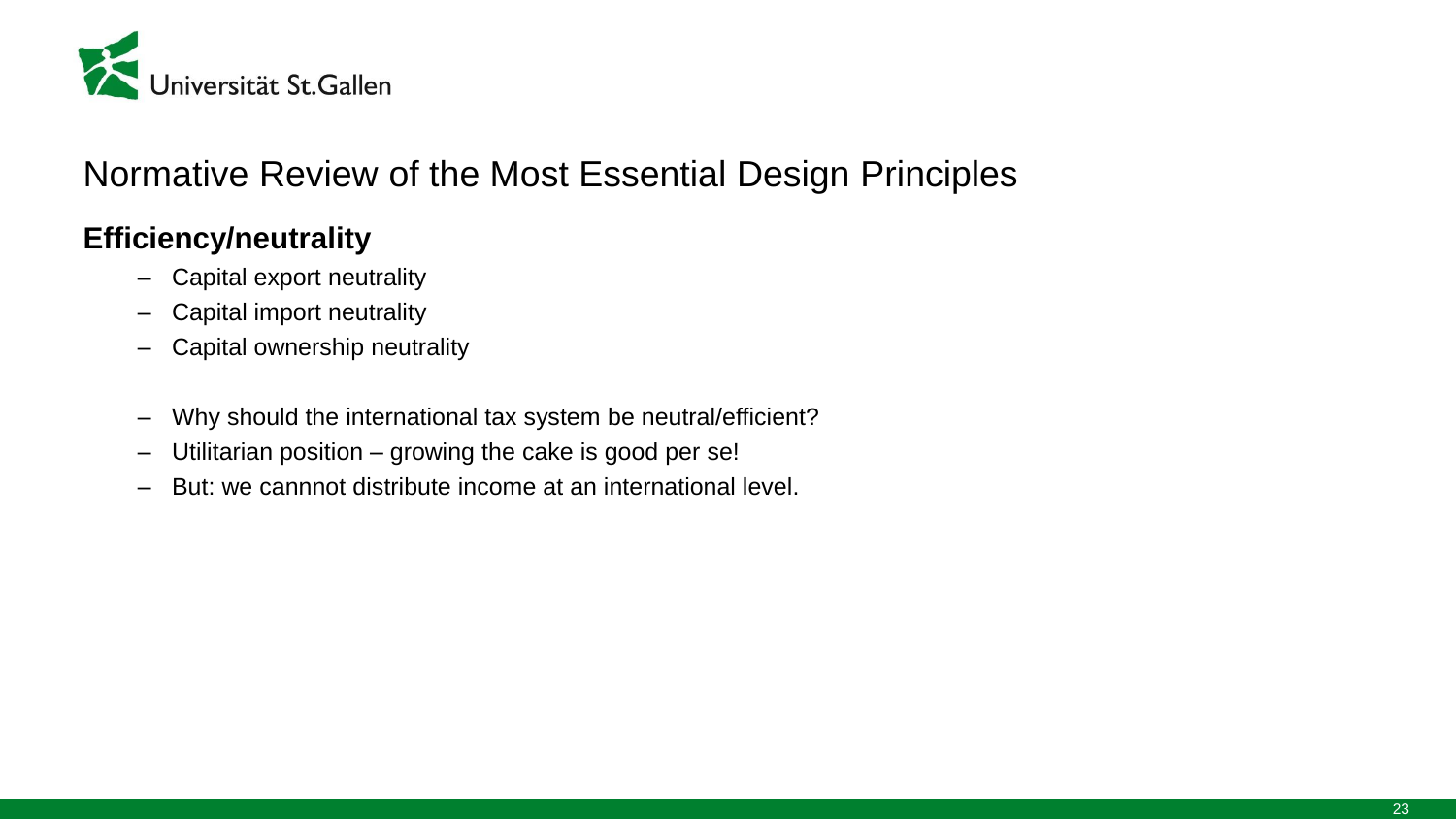



## Formulary Apportionment vs. Arm's Length Principle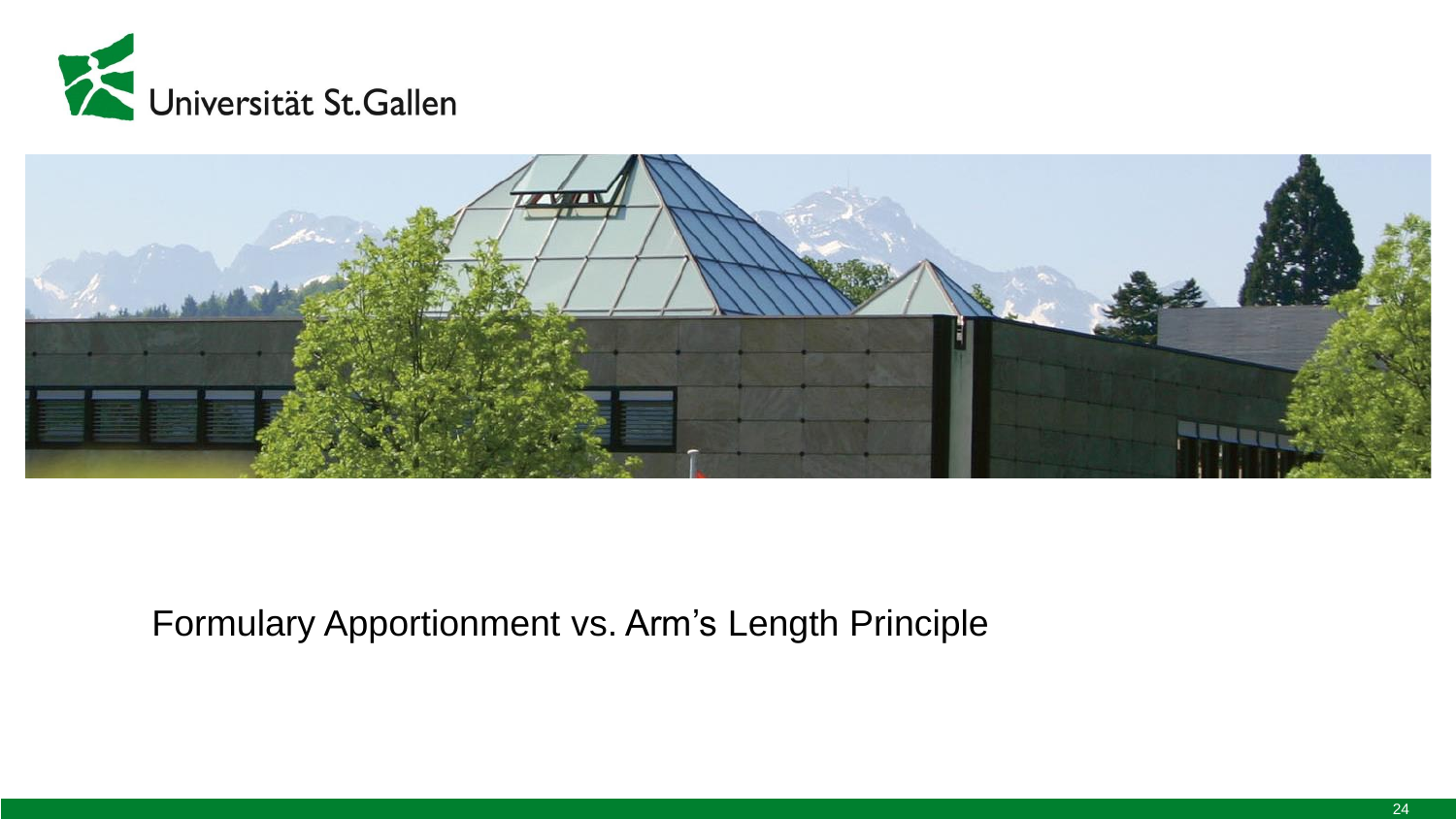



#### 25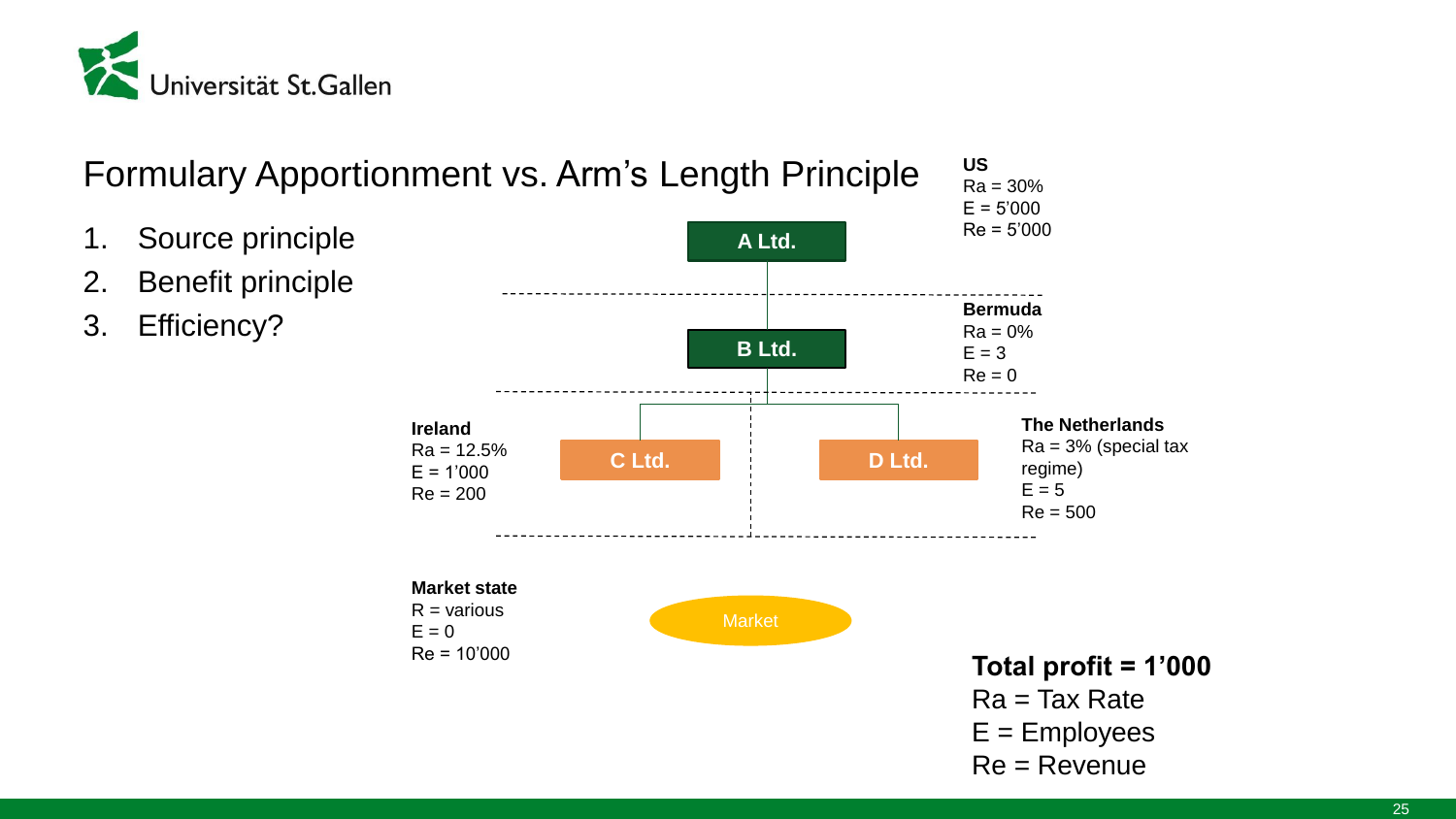

Formulary Apportionment vs. Arm's Length Principle (Disadvantages!)

| <b>Formulary apportionment</b>                                 | <b>Arm's length principle</b>                                                       |
|----------------------------------------------------------------|-------------------------------------------------------------------------------------|
| Arbitrary results - not reflecting the<br>business reality     | No comparable                                                                       |
| Would require intense cooperation                              | Transfer mispricing / agressive tax<br>planning                                     |
| Would lead to distortions                                      | <b>Excessively complex</b>                                                          |
| No underlying theoretical concept                              | Favors capital exporting countries due to<br>the allocation of the residual profits |
| Depending on the formula, detrimental for<br>developing states | Does not reflect value creation                                                     |
| Unfair / unjust                                                | Unfair / unjust                                                                     |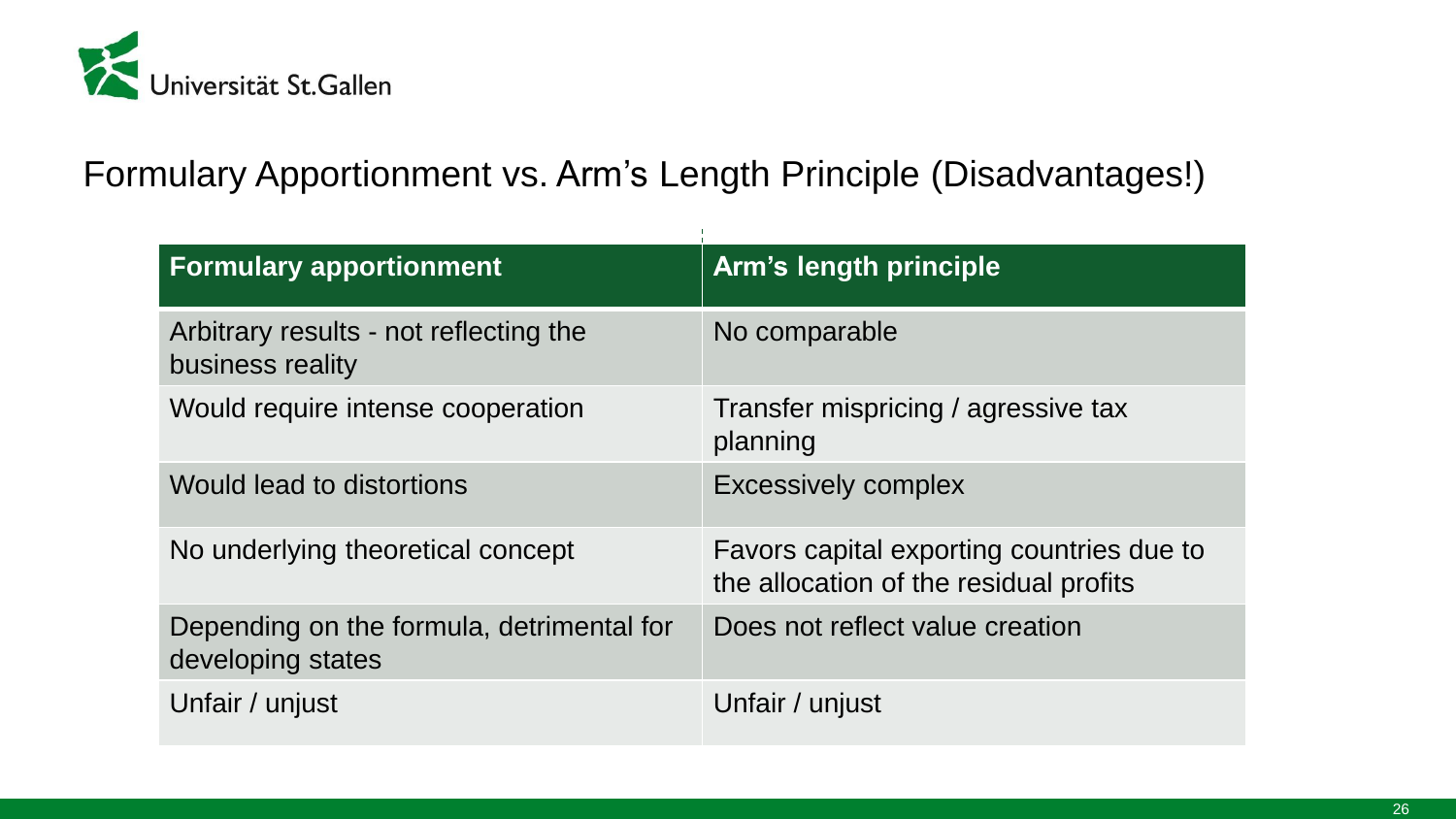

## Formulary Apportionment vs. Arm's Length Principle

Formulary Apportionment vs. Arm's Length Principle (Disadvantages!)

- ALP only applies to active income!
- Both systems have loosers and winners
- However, ALP does not require full harmonization
- Why should I agree to full harmonization if I loose? (due to other benefits fiscal transfers, union advantages, etc.)
- Tax harmonization in federal states such as Switzerland has only been succesful as there is a comprehensive transfer system in place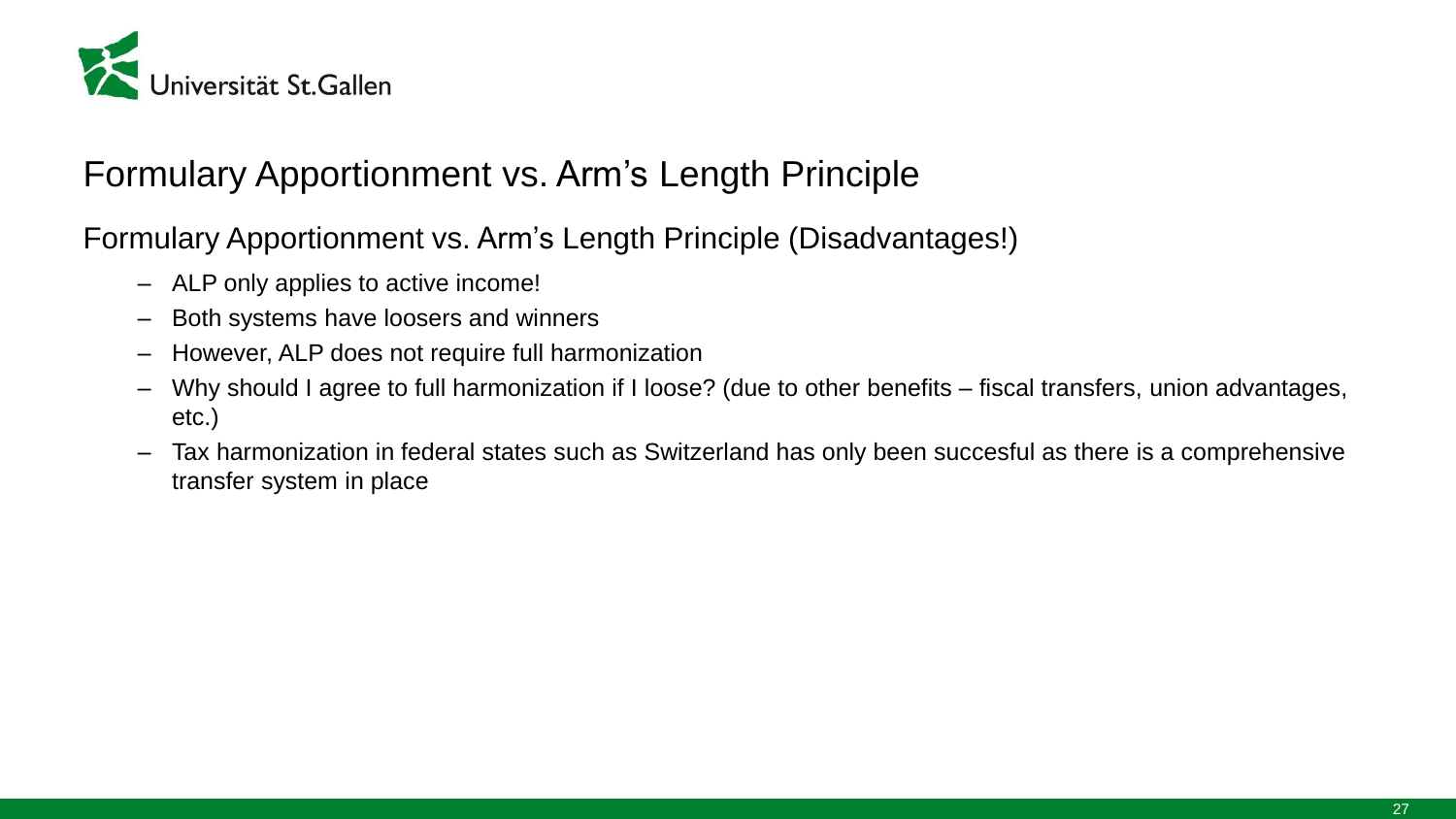

## Formulary Apportionment vs. Arm's Length Principle

- Will tax harmonization (incl. formulary apportionment) in the EU be succesful?
- Tax harmonization has winners and losers losers will and should only agree if the system is well-balanced e.g. through a fiscal transfer system
- Key is question: Are the Target 2 claims and liabilities considered to be fiscal transfers between states?
- If yes, there are good reasons in order to argue in favor of harmonizing corporate income taxes within the EU
- (I am not in a position to argue whether there should or should not be a fiscal transfer system in the EU)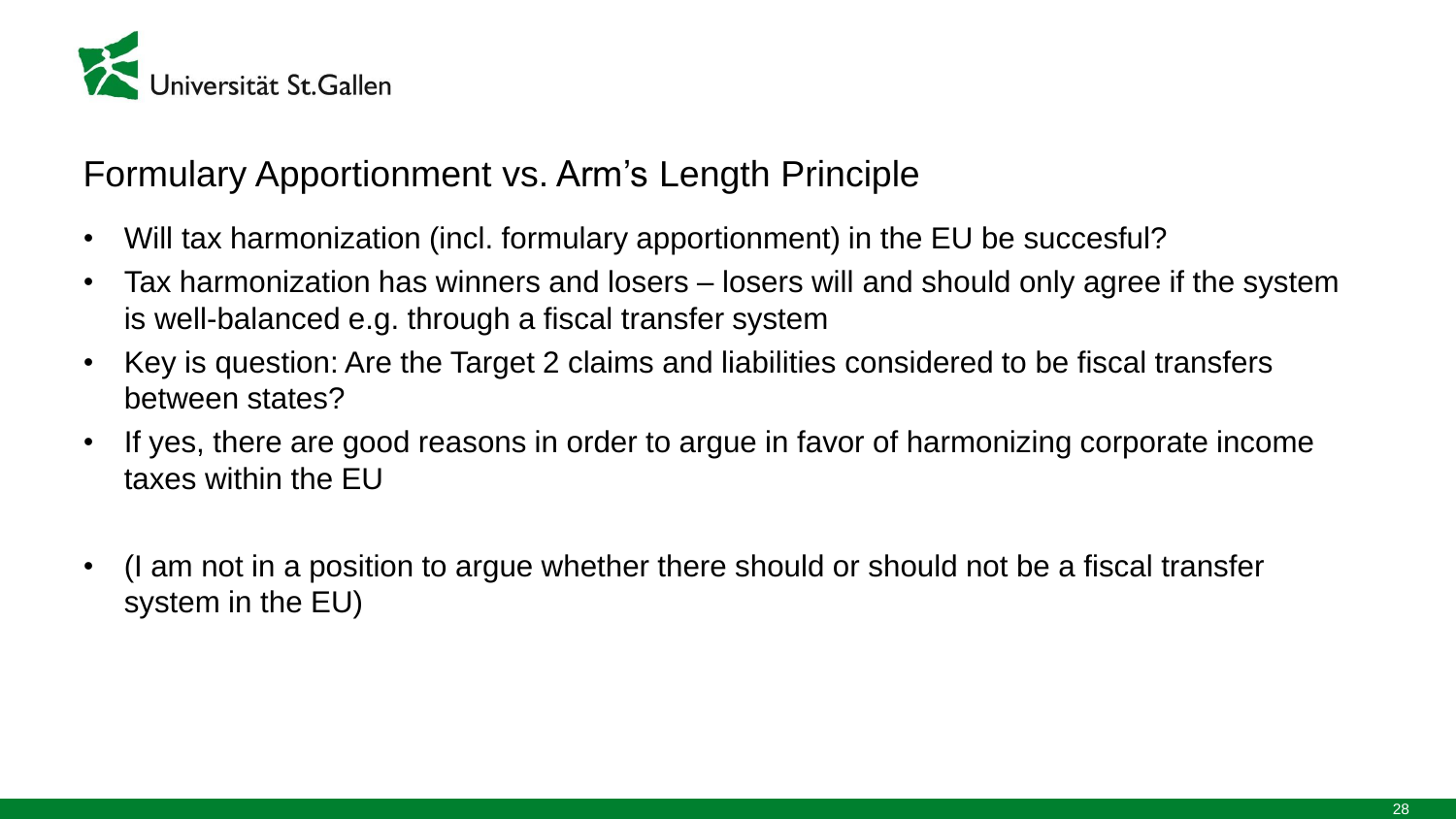

Formulary Apportionment vs. Arm's Length Principle (Disadvantages!)

#### **Will tax harmonization in the EU be succesful?**

**Target 2 – Claims and liabilities – a fiscal transfer system**